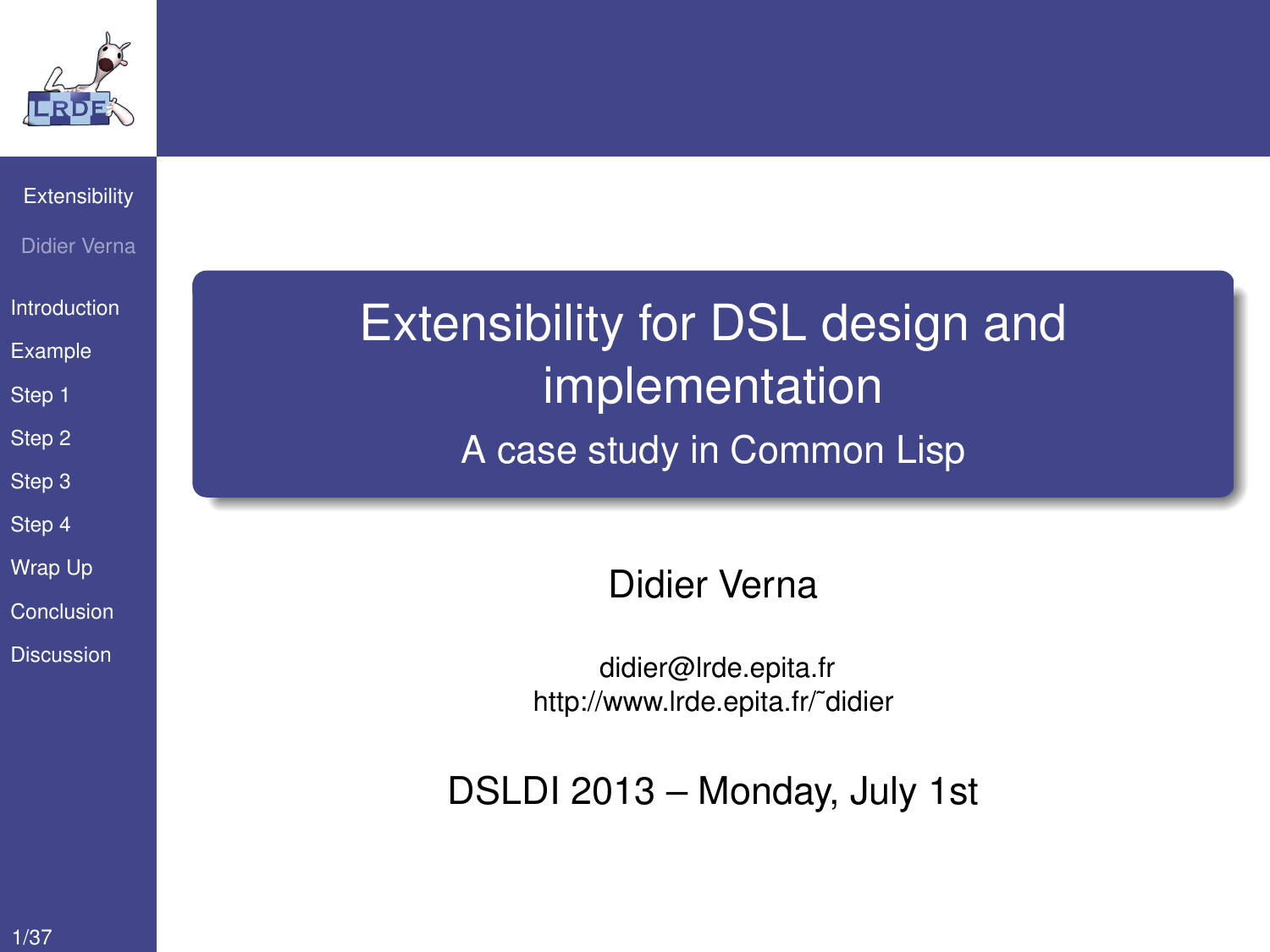

## Taxonomy of DSLs [\[Fowler, 2005,](#page-22-0) [Tratt, 2008\]](#page-27-0)

<span id="page-1-0"></span>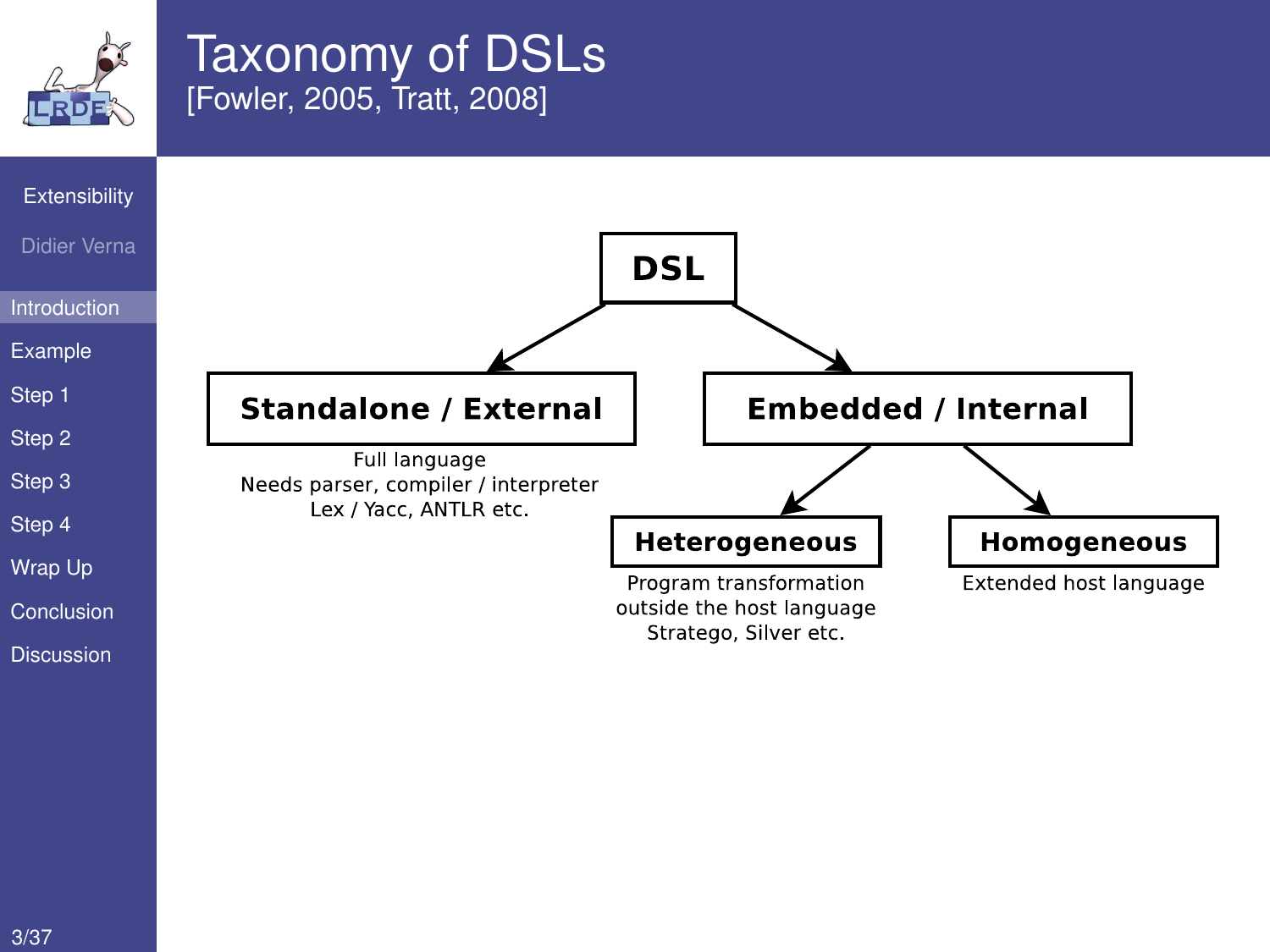

## Example Command-line options highlighting

#### **[Extensibility](#page-0-0)**

#### Didier Verna

| Introduction   |
|----------------|
| <b>Example</b> |
| Step 1         |
| Step 2         |

[Step 3](#page-9-0)

[Step 4](#page-11-0)

[Wrap Up](#page-14-0)

[Conclusion](#page-16-0)

<span id="page-2-0"></span>**[Discussion](#page-17-0)** 

Usage: advanced [-hd] [+d] [OPTIONS] cmd [OPTIONS] Available commands: push pull. Use 'cmd --help' to get command-specific help.  $-h$ ,  $-help$ Print this help and exit.  $-(+)d, --debug[=on/off]$ Turn debugging on or off. Fallback: on **Environment: DEBUG** 

 $\blacksquare$  Properties (bold, underline, foreground color...)

- Faces (localized property set)
- **■** Themes (face trees)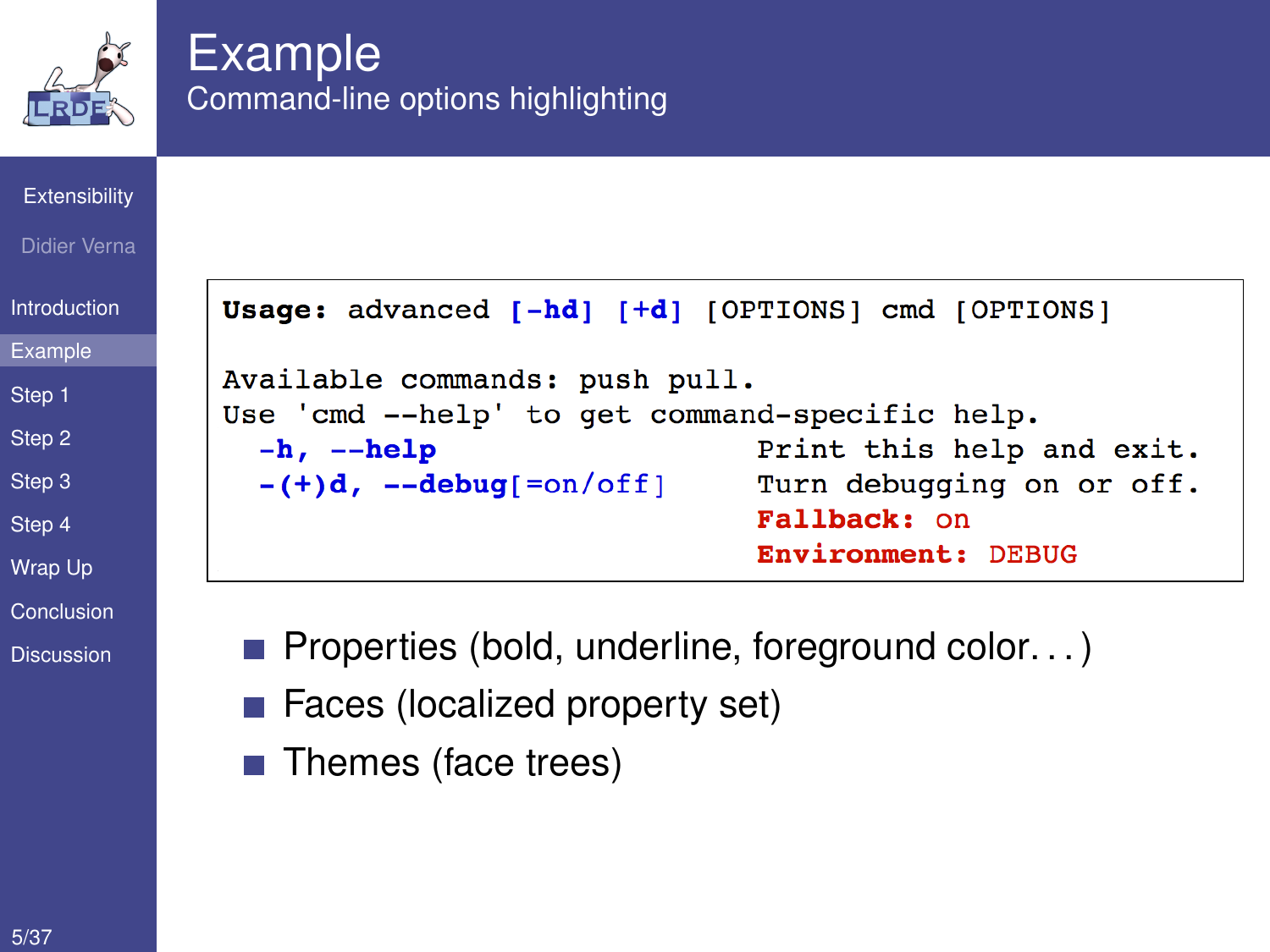

## Example Underlying implementation

The face class

#### **[Extensibility](#page-0-0)**

```
Didier Verna
```

```
Introduction
```
**[Example](#page-2-0)** 

[Step 1](#page-5-0)

[Step 2](#page-7-0)

[Step 3](#page-9-0)

[Step 4](#page-11-0)

[Wrap Up](#page-14-0)

[Conclusion](#page-16-0)

**[Discussion](#page-17-0)** 

```
( de fclass fa ce ( )
  ((name:initarg:name)); ; P r o p e rt i e s :
   (foreground : initarg : foreground)
   (background : initarg : background)
   (boldp :initarg :bold); ; et c .
   (subfaces :initarg :subfaces))
```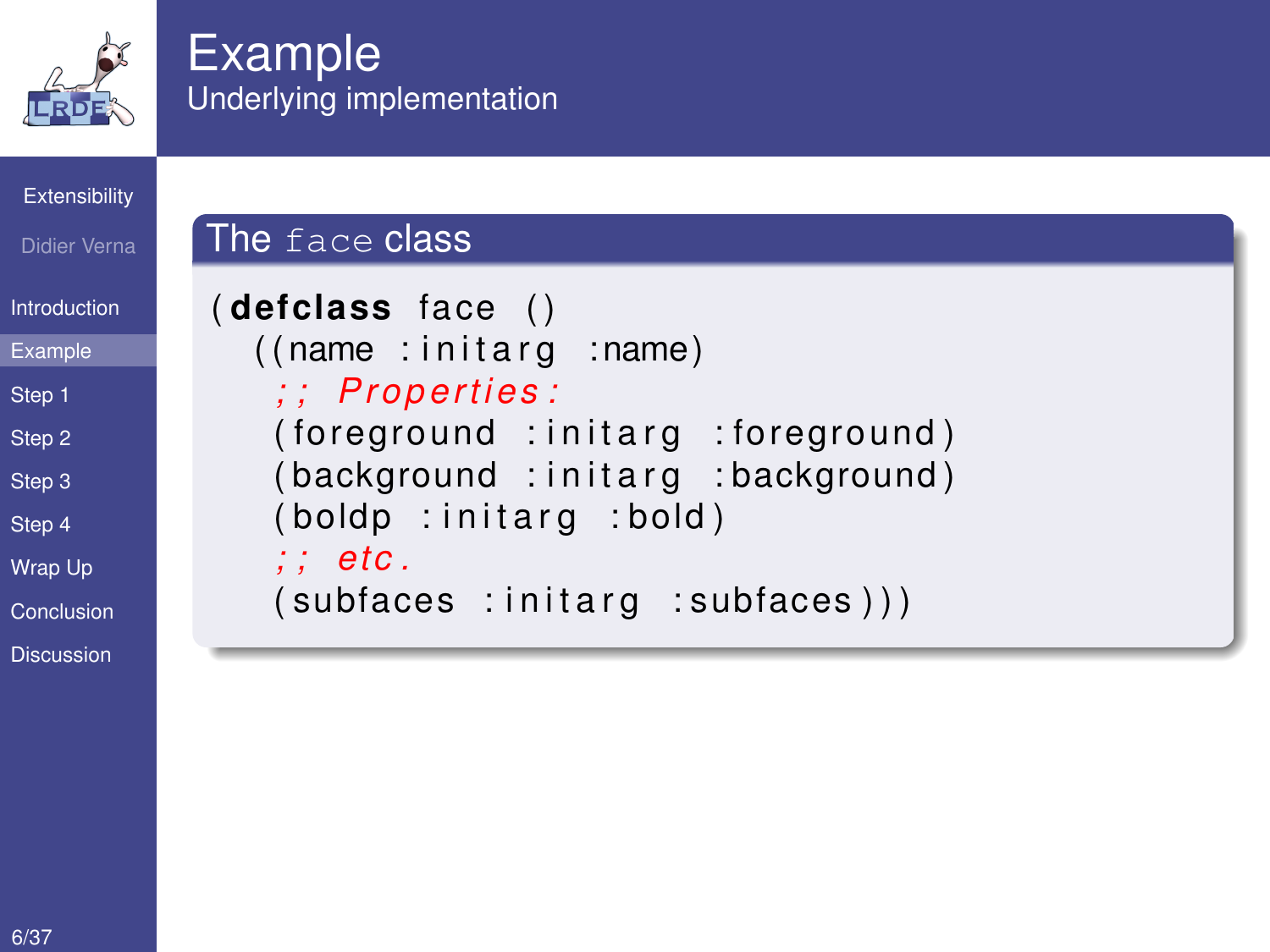

## **Example** A DSL for theme customization

#### **[Extensibility](#page-0-0)**

- Didier Verna
- **[Introduction](#page-1-0)**
- [Example](#page-2-0)
- [Step 1](#page-5-0)
- [Step 2](#page-7-0)
- [Step 3](#page-9-0)
- [Step 4](#page-11-0)
- [Wrap Up](#page-14-0)
- [Conclusion](#page-16-0)
- **[Discussion](#page-17-0)**

#### How do we go from this. . .

- *; ; ; d e f a u l t . ct h* −−− *Pe rsonal d e f a u l t theme f o r Clon*
	- : background black : face { option : foreground white : face  $\{$  syntax : bold t : foreground cyan  $\}$  $:$  face  $\{$  usage : foreground yellow  $\}$ }
	- . . . to that?

```
( setq default−theme
      ( make−instance ' fa ce : name ' t o p l e v e l
         : background 'black
         : subfaces (list (make-instance 'face :name 'option
                              : foreground 'white
                              : subfaces ( l i s t ( make−instance ' fa ce : name ' s ynta x
                                                   : bold t
                                                   : fo reg round ' cyan )
                                                 ( make−instance ' fa ce : name ' usage
                                                   : foreground 'vellow )))))
```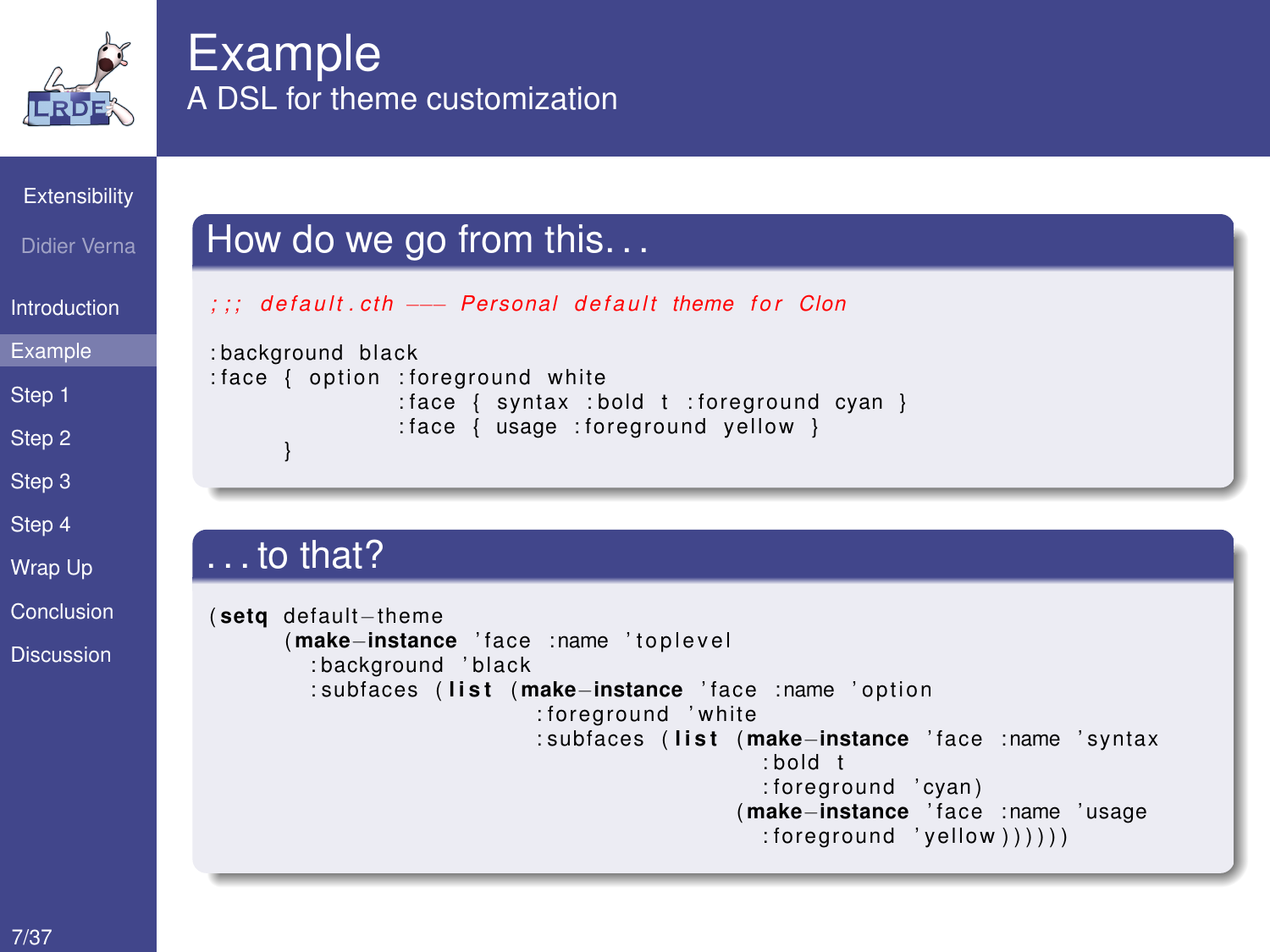

## Step<sub>1</sub> Hook into the Lisp parser: reader macros

**[Extensibility](#page-0-0)** 

- Didier Verna
- [Introduction](#page-1-0)
- [Example](#page-2-0)
- [Step 1](#page-5-0)
- [Step 2](#page-7-0)
- [Step 3](#page-9-0)
- [Step 4](#page-11-0)
- [Wrap Up](#page-14-0)
- [Conclusion](#page-16-0)
- <span id="page-5-0"></span>**[Discussion](#page-17-0)**
- readtable: currently active syntax extensions table
- *macro character*: special syntactic meaning
- *reader macro*: implements macro character behavior

#### Let's do it!

- $\blacksquare$  Make the  $\{ \}$  characters active
- Read a list of tokens until the closing brace
- $\blacksquare$  Push the symbol define-face on top of that list

Note: RTMP (Read-Time Meta-Programming)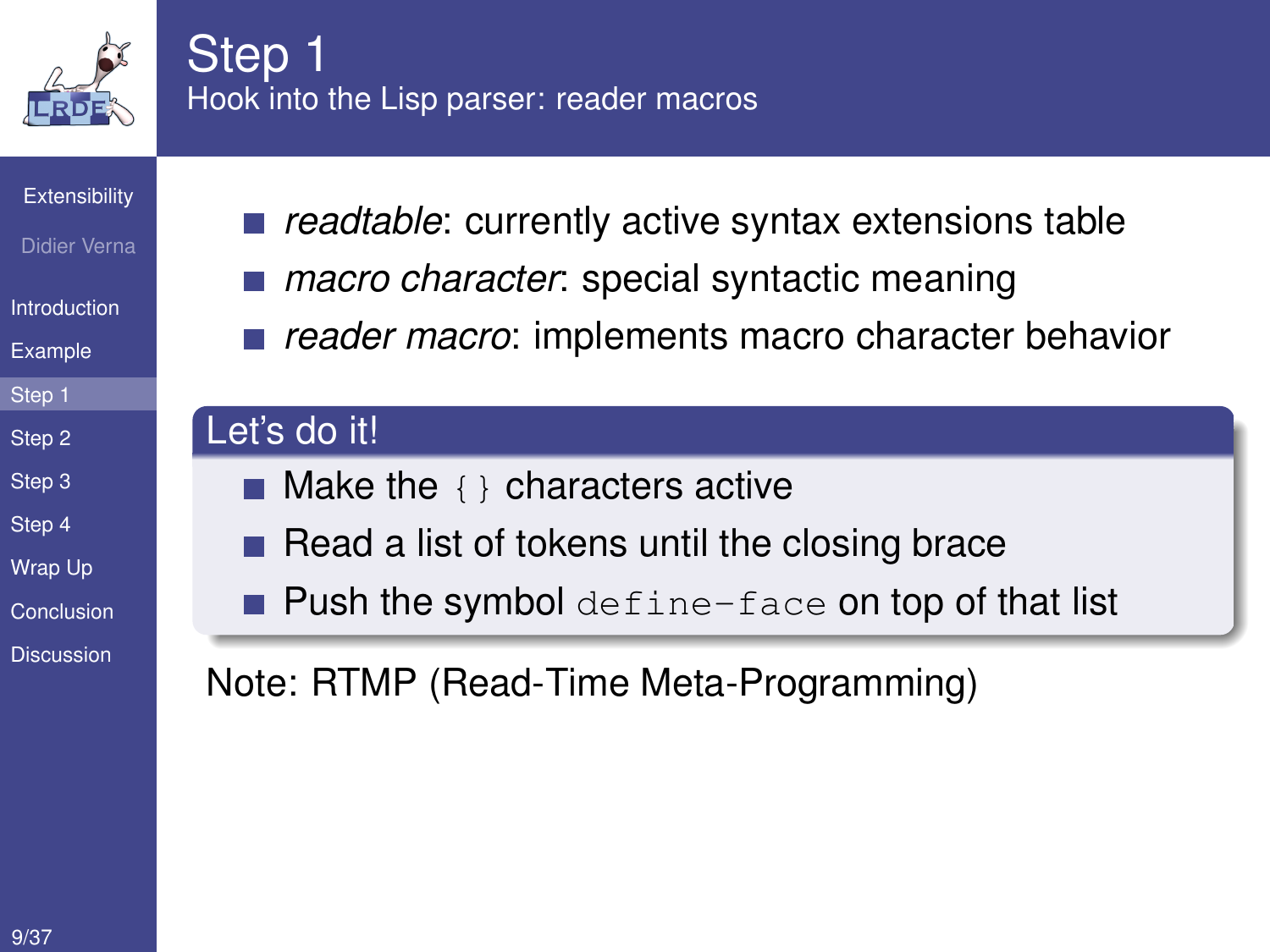

## Step 1 Hook into the Lisp reader

#### **[Extensibility](#page-0-0)**

#### Didier Verna

```
Introduction
```
[Example](#page-2-0)

[Step 1](#page-5-0)

[Step 2](#page-7-0)

[Step 3](#page-9-0)

[Step 4](#page-11-0)

[Wrap Up](#page-14-0)

[Conclusion](#page-16-0)

**[Discussion](#page-17-0)** 

#### This is how we go from this. . .

*; ; ; d e f a u l t . ct h* −−− *Pe rsonal d e f a u l t theme f o r Clon*

: background black : face { option : foreground white : face  $\{$  syntax : bold t : foreground cyan  $\}$  $:$  face  $\{$  usage : foreground yellow  $\}$ }

#### . . . to that:

```
; ; ; d e f a u l t . ct h −−− Pe rsonal d e f a u l t theme f o r Clon
```

```
: background black
: fa ce ( define−fa ce o pt i o n : fo reg round wh ite
```

```
: fa ce ( define−fa ce s ynta x : bold t : fo reg round cyan )
: face ( define - face usage : foreground yellow))
```
10/37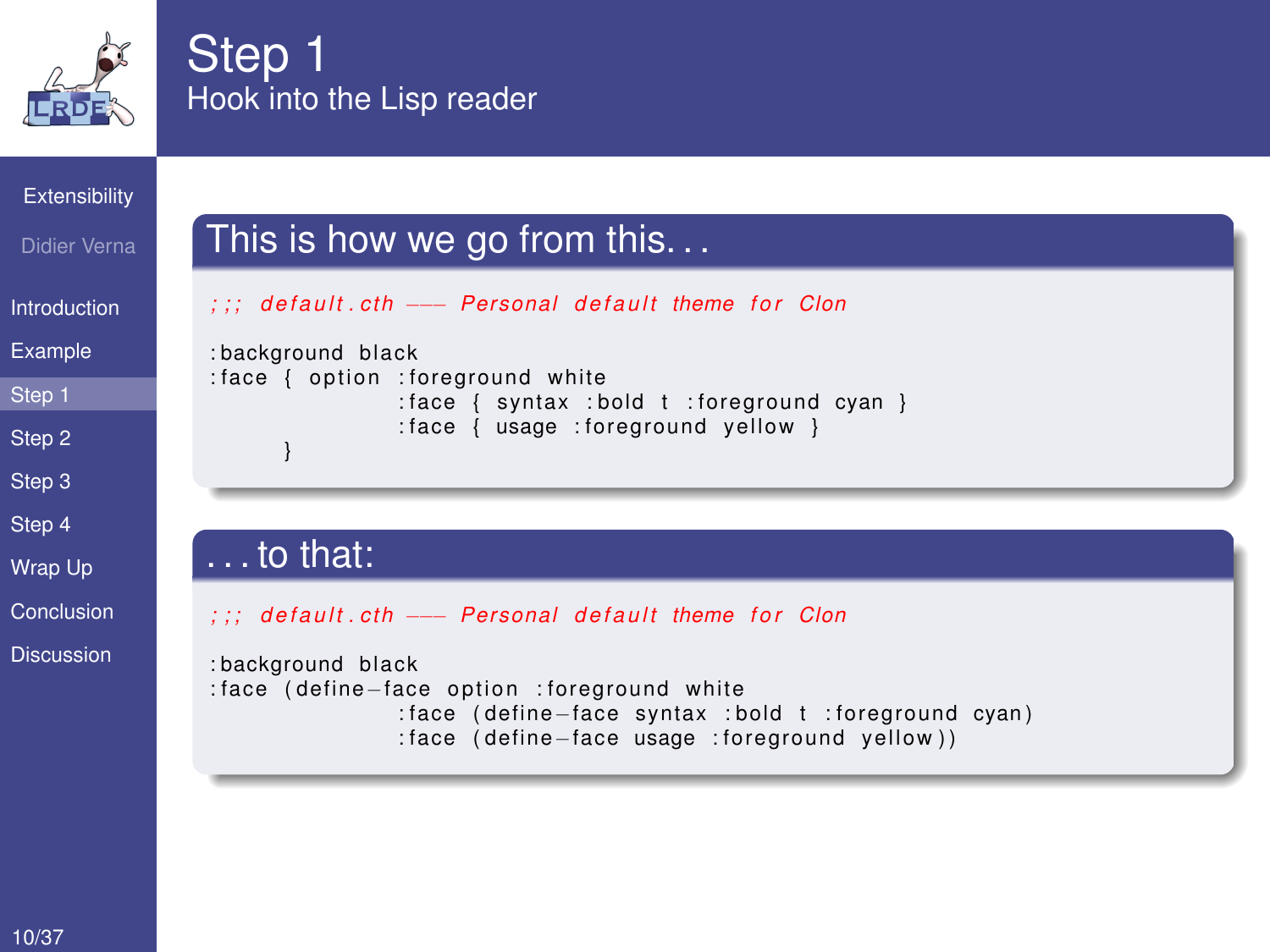

### Step 2 Hook into the Lisp compiler: macros

**[Extensibility](#page-0-0)** 

- Didier Verna
- [Introduction](#page-1-0)
- [Example](#page-2-0)
- [Step 1](#page-5-0)
- [Step 2](#page-7-0)
- [Step 3](#page-9-0)
- [Step 4](#page-11-0)
- [Wrap Up](#page-14-0)
- [Conclusion](#page-16-0)
- <span id="page-7-0"></span>**[Discussion](#page-17-0)**
- Ordinary Lisp functions
- Work on chunks of code (as data)
- Transform expressions into new expressions
- Control over evaluation

#### Let's make define-face a macro!

- Quoting its key arguments, except for the  $:$  face ones
- Generating a call to make-face

Note: CTMP (Compile-Time Meta-Programming)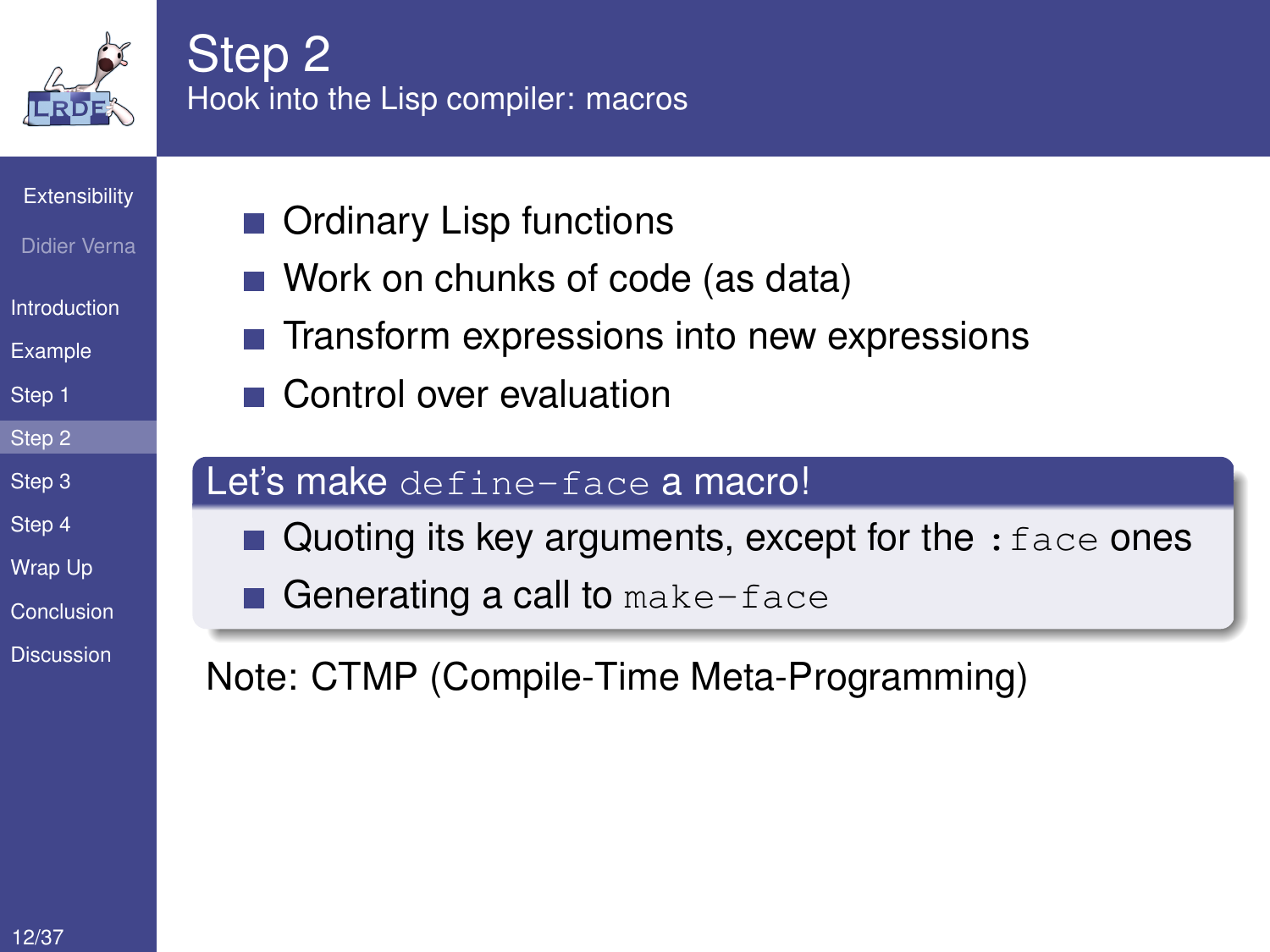

## Step 2 Hook into the Lisp compiler: macros

#### **[Extensibility](#page-0-0)**

#### Didier Verna

- **[Introduction](#page-1-0)**
- [Example](#page-2-0)
- 
- [Step 1](#page-5-0)
- [Step 2](#page-7-0)
- [Step 3](#page-9-0)
- [Step 4](#page-11-0)
- [Wrap Up](#page-14-0)
- [Conclusion](#page-16-0)
- **[Discussion](#page-17-0)**

#### This is how we go from this. . .

- *; ; ; d e f a u l t . ct h* −−− *Pe rsonal d e f a u l t theme f o r Clon*
- : background black : face (define–face option : foreground white
	- : face ( define-face syntax : bold t : foreground cyan)
		- : face ( define face usage : foreground yellow))

#### . . . to that:

*; ; ; d e f a u l t . ct h* −−− *Pe rsonal d e f a u l t theme f o r Clon*

```
: background 'black
: face (make–face 'option : foreground 'white
                 : fa ce ( make−face ' s ynta x : bold t : fo reg round ' cyan )
                 : face (make–face 'usage : foreground 'yellow))
```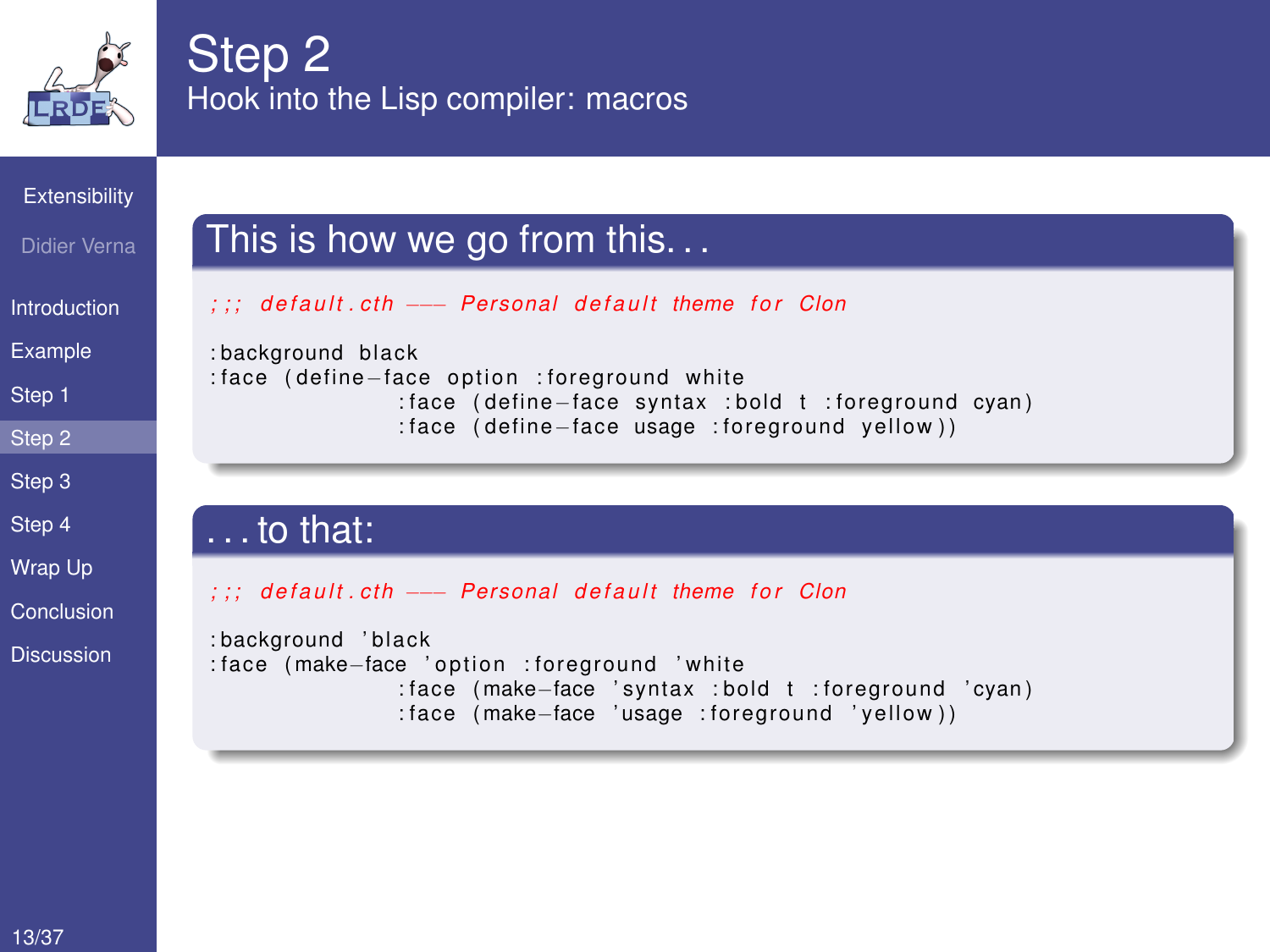

## Step 3 A couple of wrappers

#### **[Extensibility](#page-0-0)**

- Didier Verna
- **[Introduction](#page-1-0)**
- [Example](#page-2-0)
- [Step 1](#page-5-0)
- [Step 2](#page-7-0)
- [Step 3](#page-9-0)
- [Step 4](#page-11-0)
- [Wrap Up](#page-14-0)
- [Conclusion](#page-16-0)
- <span id="page-9-0"></span>**[Discussion](#page-17-0)**

## Lambda-list manipulation / 1st class functions

```
( defun make-face (name & rest args & key & allow-other-keys)
  ( apply # ' make−instance ' fa ce : name name a rgs ) )
```

```
( defun make-theme (& rest args)
 (apply #'make−face 'toplevel args))
```
#### And while we're at it. . .

```
( defmacro define-theme (& rest args)
  ' ( define−face toplevel .@args ))
```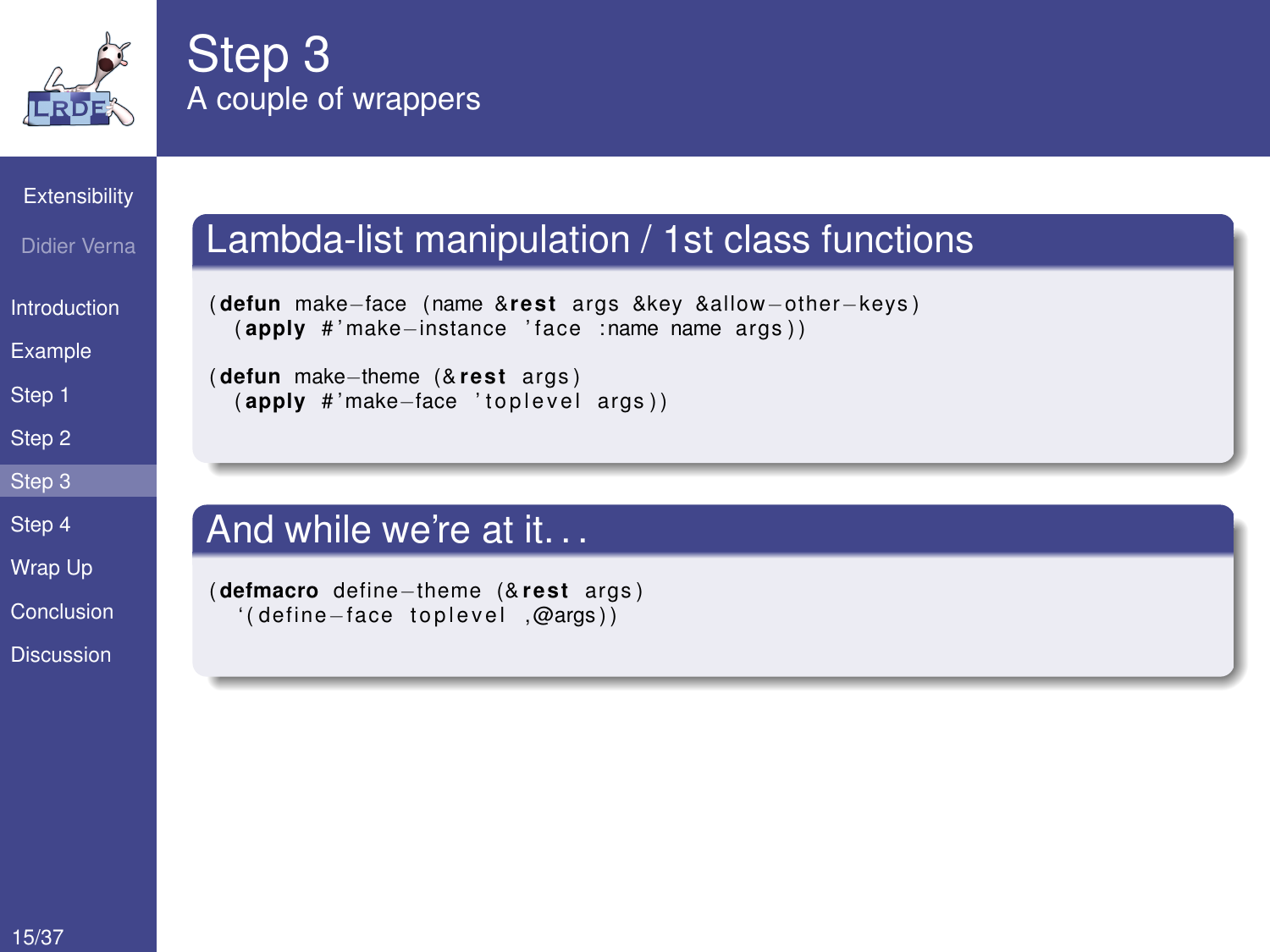

## Step 3 A couple of wrappers

#### **[Extensibility](#page-0-0)**

#### Didier Verna

- **[Introduction](#page-1-0)**
- [Example](#page-2-0)
- 
- [Step 1](#page-5-0)
- [Step 2](#page-7-0)
- [Step 3](#page-9-0)
- [Step 4](#page-11-0)
- [Wrap Up](#page-14-0)
- [Conclusion](#page-16-0)
- **[Discussion](#page-17-0)**

#### This is how we go from this. . .

- *; ; ; d e f a u l t . ct h* −−− *Pe rsonal d e f a u l t theme f o r Clon*
- : background 'black : face (make–face 'option : foreground 'white : face (make–face 's vntax : bold t : foreground 'cvan) : face (make–face 'usage : foreground 'yellow))

#### . . . to that:

#### *; ; ; d e f a u l t . ct h* −−− *Pe rsonal d e f a u l t theme f o r Clon*

```
: background 'black
: fa ce ( make−instance ' fa ce : name ' o pt i o n : fo reg round ' wh ite
         : fa ce ( make−instance ' fa ce : name ' s ynta x : bold t : fo reg round ' cyan )
         : fa ce ( make−instance ' fa ce : name ' usage : fo reg round ' y e l l ow ) )
```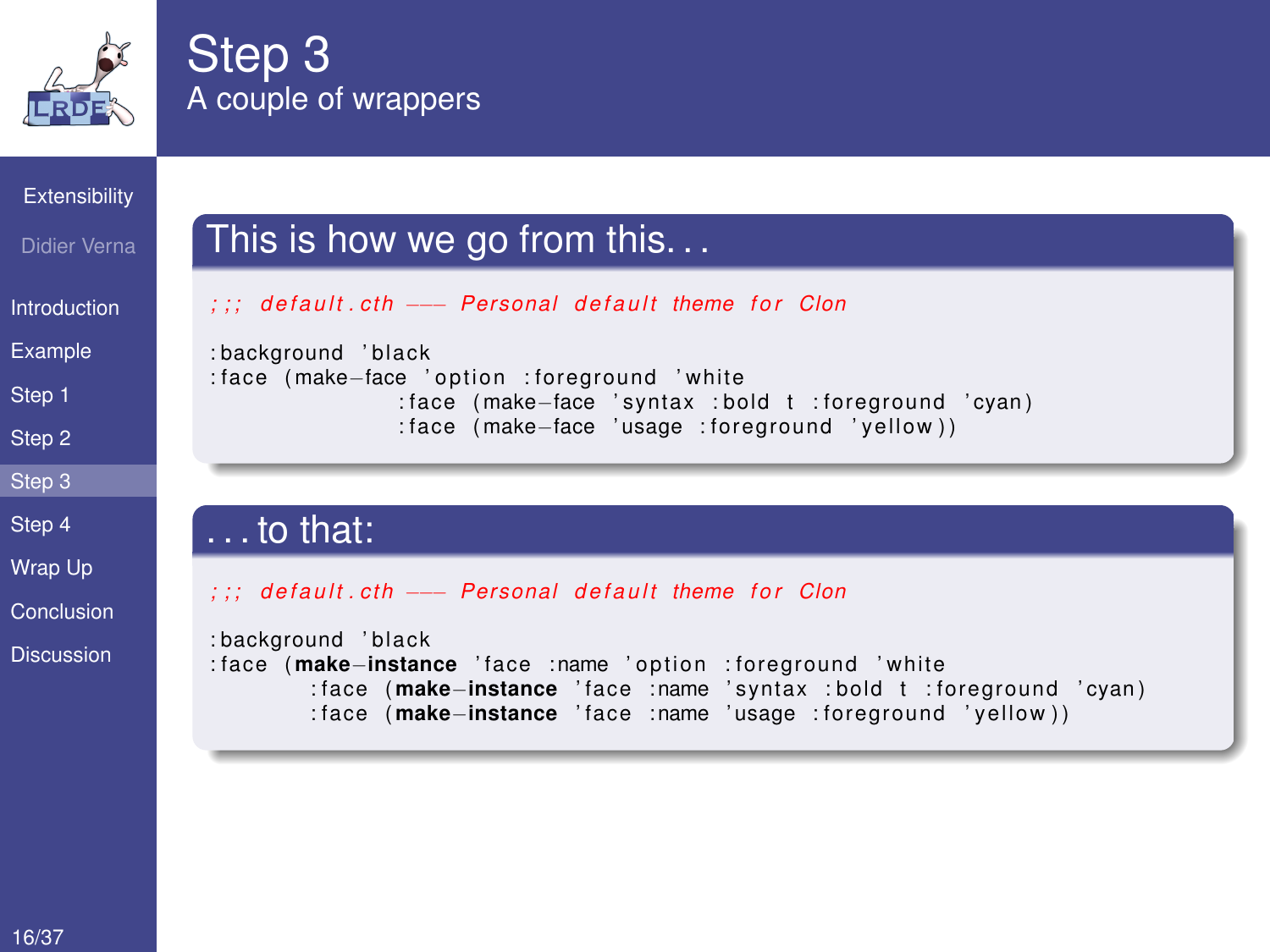

## Step 4 Hook into the object system: the MOP

#### **[Extensibility](#page-0-0)**

- Didier Verna
- **[Introduction](#page-1-0)**
- [Example](#page-2-0)
- [Step 1](#page-5-0)
- [Step 2](#page-7-0)
- [Step 3](#page-9-0)
- [Step 4](#page-11-0)
- [Wrap Up](#page-14-0)
- [Conclusion](#page-16-0)
- **[Discussion](#page-17-0)**

## The CLOS Meta-Object Protocol (MOP)

### ■ CLOS *itself* is object-oriented

- The CLOS MOP: a *de facto* implementation standard
- ► The CLOS components (classes, methods *etc.*) are (meta-)objects of some (meta-)classes

### Generic functions, methods

```
(\text{defined func } ((\text{arg1 class 1}) \text{ arg2 } ...)body )
```
<span id="page-11-0"></span>Methods are *outside* the classes (ordinary function calls) Multiple dispatch (multi-methods)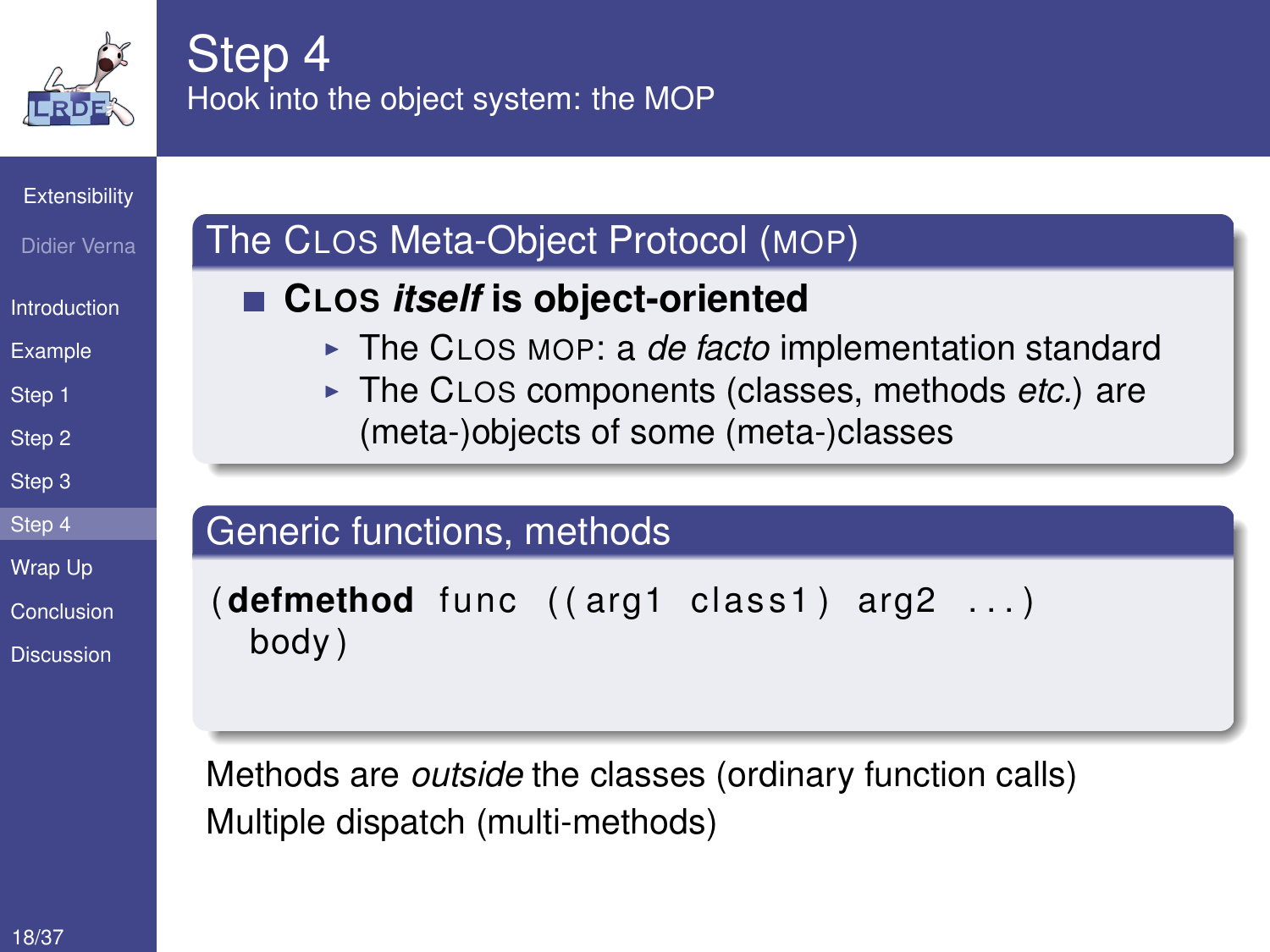

## Step<sub>4</sub> Hook into the object system: the MOP

**[Extensibility](#page-0-0)** 

- Didier Verna
- [Introduction](#page-1-0)
- [Example](#page-2-0)
- [Step 1](#page-5-0)
- [Step 2](#page-7-0)
- [Step 3](#page-9-0)
- [Step 4](#page-11-0)
- [Wrap Up](#page-14-0)
- [Conclusion](#page-16-0)
- **[Discussion](#page-17-0)**
- $\blacksquare$  Object instantiation (make-instance) is a protocol
- Slot initialization (initialize-instance) is a generic function

#### Let's extend it!

- $\blacksquare$  Provide our own method for the  $face$  class
- $\blacksquare$  Collect all : face arguments
- call the next (standard) method with a new : subfaces initarg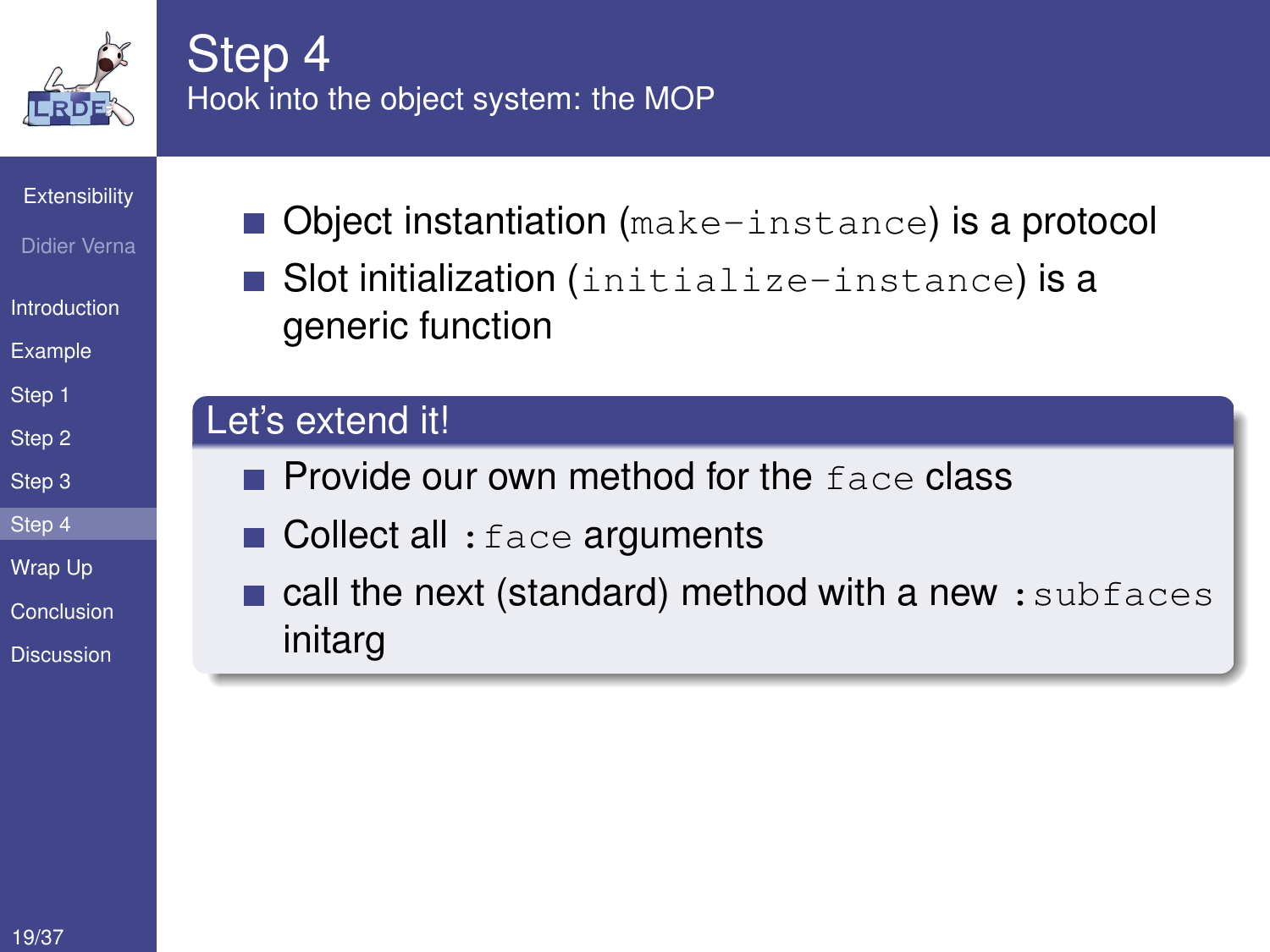

## Step 4 Hook into the object system: the MOP

#### **[Extensibility](#page-0-0)**

- Didier Verna
- **[Introduction](#page-1-0)**
- [Example](#page-2-0)
- [Step 1](#page-5-0)
- [Step 2](#page-7-0)
- [Step 3](#page-9-0)
- [Step 4](#page-11-0)
- [Wrap Up](#page-14-0)
- [Conclusion](#page-16-0)
- **[Discussion](#page-17-0)**

## This is how we go from this. . .

*; ; ; d e f a u l t . ct h* −−− *Pe rsonal d e f a u l t theme f o r Clon*

#### : background 'black

: fa ce ( **make**−**instance** ' fa ce : name ' o pt i o n : fo reg round ' wh ite : fa ce ( **make**−**instance** ' fa ce : name ' s ynta x : bold t : fo reg round ' cyan ) : fa ce ( **make**−**instance** ' fa ce : name ' usage : fo reg round ' y e l l ow ) )

#### . . . to that:

*; ; ; d e f a u l t . ct h* −−− *Pe rsonal d e f a u l t theme f o r Clon*

```
: background 'black
: subfaces ( l i s t ( make−instance ' fa ce : name ' o pt i o n : fo reg round ' wh ite
                     : subfaces ( l i s t ( make−instance ' fa ce
                                          : name 'syntax : bold t : foreground 'cyan)
                                       ( make−instance ' fa ce
                                          : name'usaae : forearound'vel(ow)))
```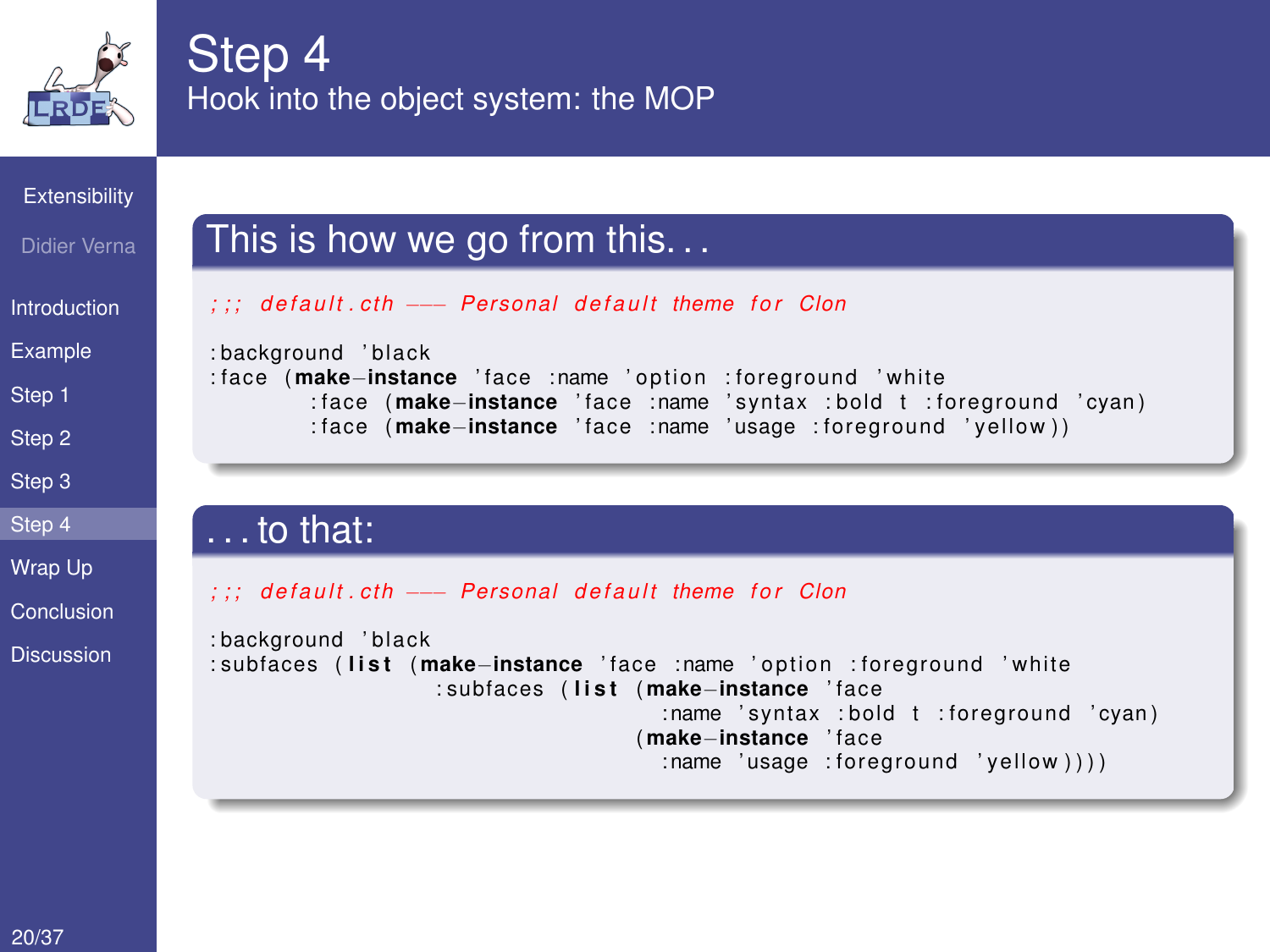

## Wrap Up Using the DSL externally

( read−user−theme ) ) )

#### **[Extensibility](#page-0-0)**

#### Didier Verna

```
Introduction
```
[Example](#page-2-0)

[Step 1](#page-5-0)

[Step 2](#page-7-0)

[Step 3](#page-9-0)

[Step 4](#page-11-0)

[Wrap Up](#page-14-0)

[Conclusion](#page-16-0)

<span id="page-14-0"></span>**[Discussion](#page-17-0)** 

#### Mostly a matter of read, compile *etc.*

```
( defun read−user−theme ( )
  ( with−open−file ( stream ( merge−pathnames ".faces" ( user−homedir−pathname ) ) )
    (read ( make−concatenated−stream ( make−string−input−stream "(define-theme ")
                                       stream
                                       ( make−string−input−stream ")" ) ) ) ) )
( defmacro make–user–theme (& optional compile)
  (if compile
      ( (funcall ( compile nil ( lambda ( ) , ( read-user-theme ) ) )
```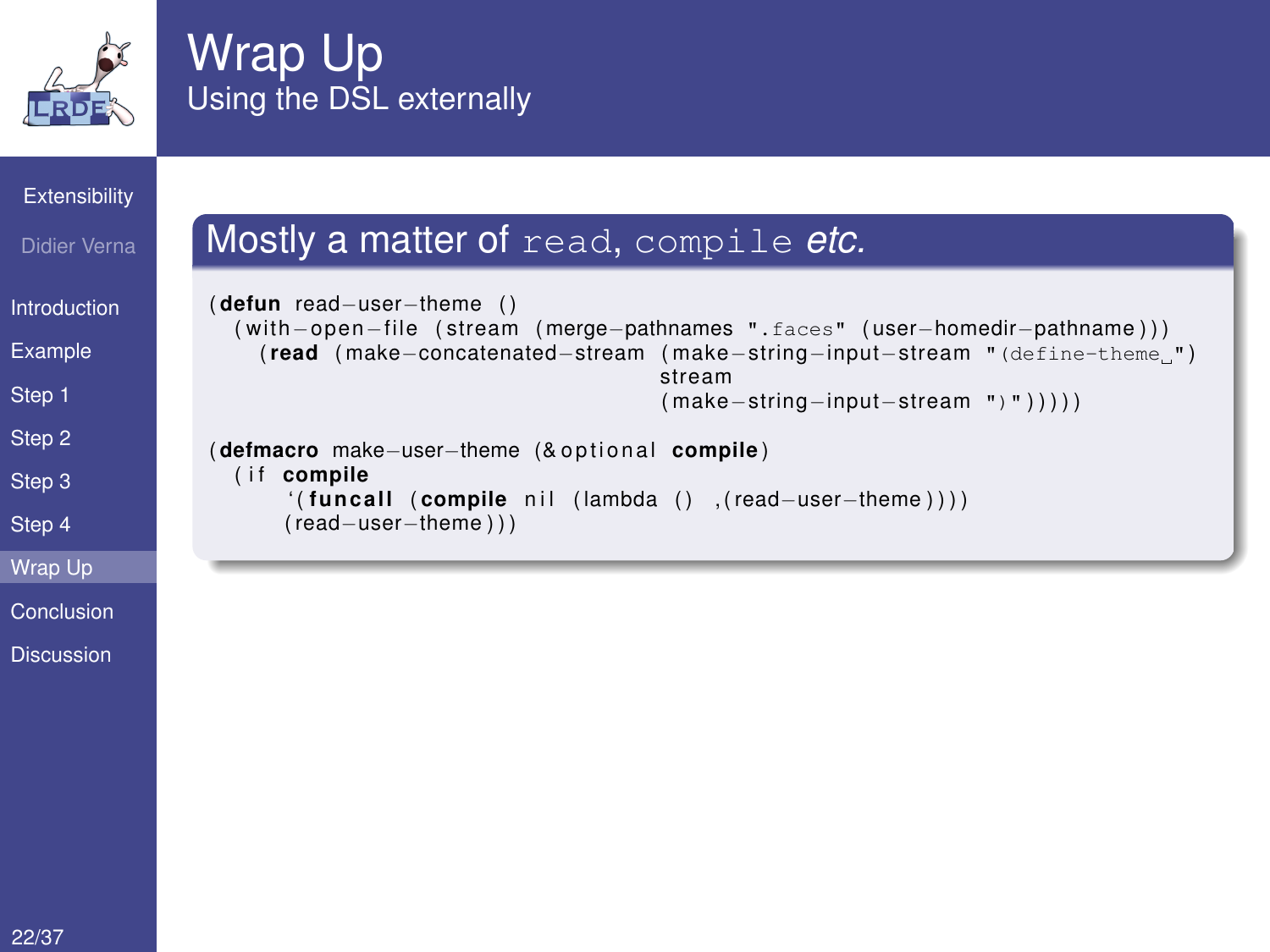

## Wrap Up Using the DSL internally

Mostly a matter of... Just-Do-It<sup>TM</sup>

#### **[Extensibility](#page-0-0)**

#### Didier Verna

#### [Introduction](#page-1-0)

[Example](#page-2-0)

[Step 1](#page-5-0)

[Step 2](#page-7-0)

[Step 3](#page-9-0)

[Step 4](#page-11-0)

[Wrap Up](#page-14-0)

[Conclusion](#page-16-0)

**[Discussion](#page-17-0)** 

#### ( **setq** default−theme ( define−theme : background black : face { option : foreground white  $:$  face { syntax : bold t : foreground cyan }  $:$  face  $\{$  usage : foreground yellow  $\}$ } ) )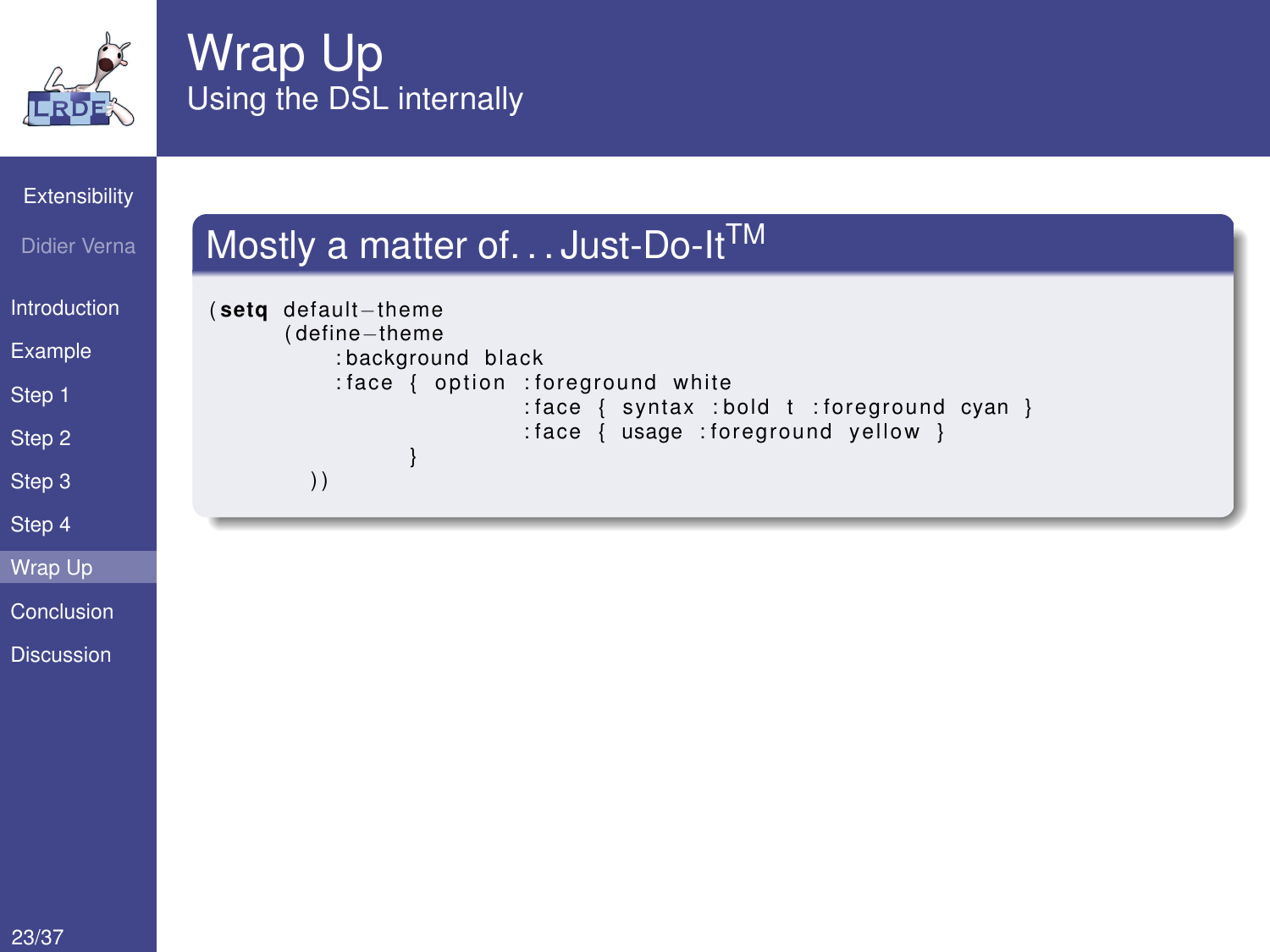

## **Conclusion**

**[Extensibility](#page-0-0)** 

- Didier Verna
- [Introduction](#page-1-0)
- [Example](#page-2-0)
- [Step 1](#page-5-0)
- [Step 2](#page-7-0)
- [Step 3](#page-9-0)
- [Step 4](#page-11-0)
- [Wrap Up](#page-14-0)
- [Conclusion](#page-16-0)
- <span id="page-16-0"></span>**[Discussion](#page-17-0)**
- Impact of GPL on DSL design and implementation
- $\blacksquare$  Key GPL aspect: extensibility
- **Embedded homogeneous approach** 
	- $\triangleright$  A single language
	- $\triangleright$  DSL infrastructure smaller
	- $\triangleright$  DSL both internal and external
- Common Lisp
	- ▶ Functional, Imperative, Object-Oriented
	- $\triangleright$  MOP
	- $\triangleright$  CTMP (macros)
	- $\triangleright$  RTMP (reader macros)
	- $\triangleright$  read, eval, compile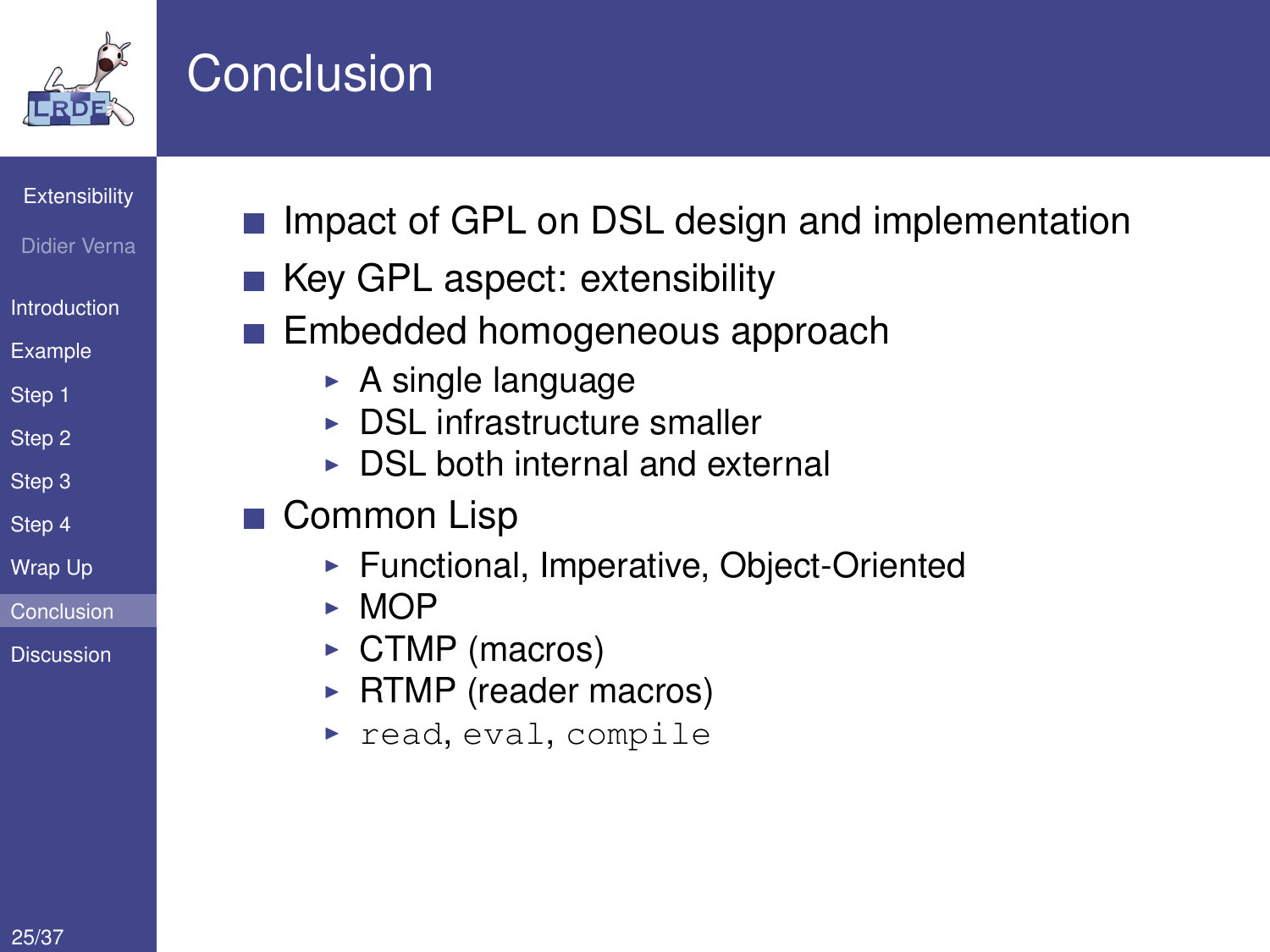

## Internal *vs* External DSLs [\[Kamin, 1998,](#page-23-0) [Czarnecki et al., 2004\]](#page-20-0)

**[Extensibility](#page-0-0)** 

- Didier Verna
- [Introduction](#page-1-0)
- [Example](#page-2-0)
- [Step 1](#page-5-0)
- [Step 2](#page-7-0)
- [Step 3](#page-9-0)
- [Step 4](#page-11-0)
- [Wrap Up](#page-14-0)
- [Conclusion](#page-16-0)
- <span id="page-17-0"></span>[Discussion](#page-17-0)

## ■ Sub-optimal syntax **ok but... Not ok:**

- $\triangleright$  [\[Fowler, 2010\]](#page-22-1): "external DSLs have their own custom syntax and you write a full parser to process them"
- $\blacktriangleright$  [\[Kamin, 1998,](#page-23-0) [Czarnecki et al., 2004\]](#page-20-0): "a prerequisite for embedding is that the syntax for the new language be a subset of the syntax for the host language"
- $\triangleright$  BTW, same disagreement at the semantic level (MOP)
- **Poor error reporting** 
	- ▶ Research: [\[Tratt, 2008\]](#page-27-0)
	- $\triangleright$  Lisp: ? (but Cf. condition system & restarts)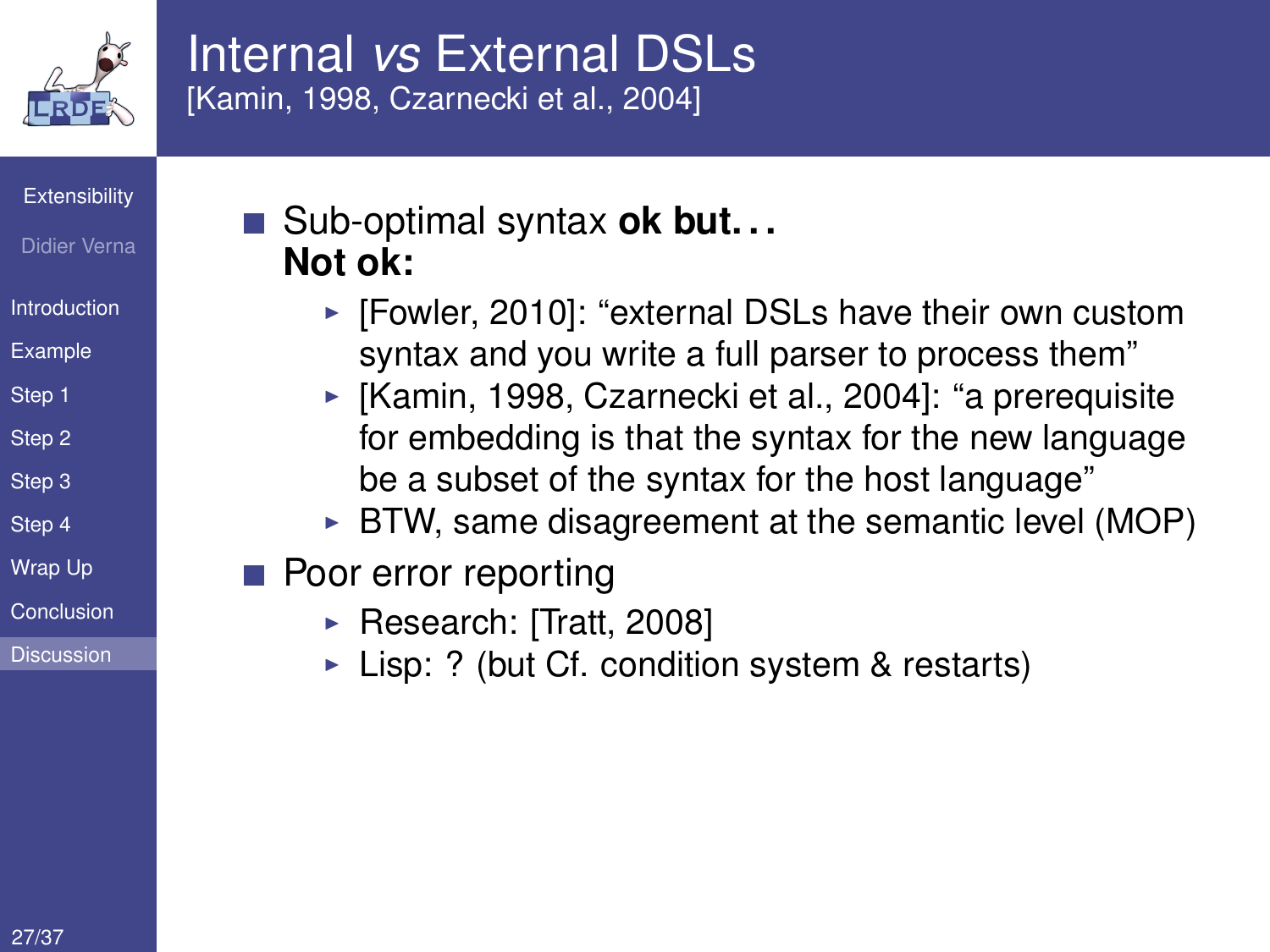

# Controversial aspects of extensibility

**[Extensibility](#page-0-0)** 

- Didier Verna
- **[Introduction](#page-1-0)**
- [Example](#page-2-0)
- [Step 1](#page-5-0)
- [Step 2](#page-7-0)
- [Step 3](#page-9-0)
- [Step 4](#page-11-0)
- [Wrap Up](#page-14-0)
- [Conclusion](#page-16-0)
- [Discussion](#page-17-0)
- **Dynamic typing** 
	- $\triangleright$  pros: end-user friendly
	- $\triangleright$  cons: run-time type errors / checking
	- ► Research: [\[Taha and Sheard, 1997\]](#page-26-0)
	- $\blacktriangleright$  Hybrid languages (Cf. Racket)
- **Lazy Evaluation** 
	- ► pros: infinite data structures, new control primitives *etc.*
	- $\triangleright$  cons: pure functional languages only
	- $\triangleright$  Lisp: laziness through macros (not as straightforward), but side-effects for free, and still functional.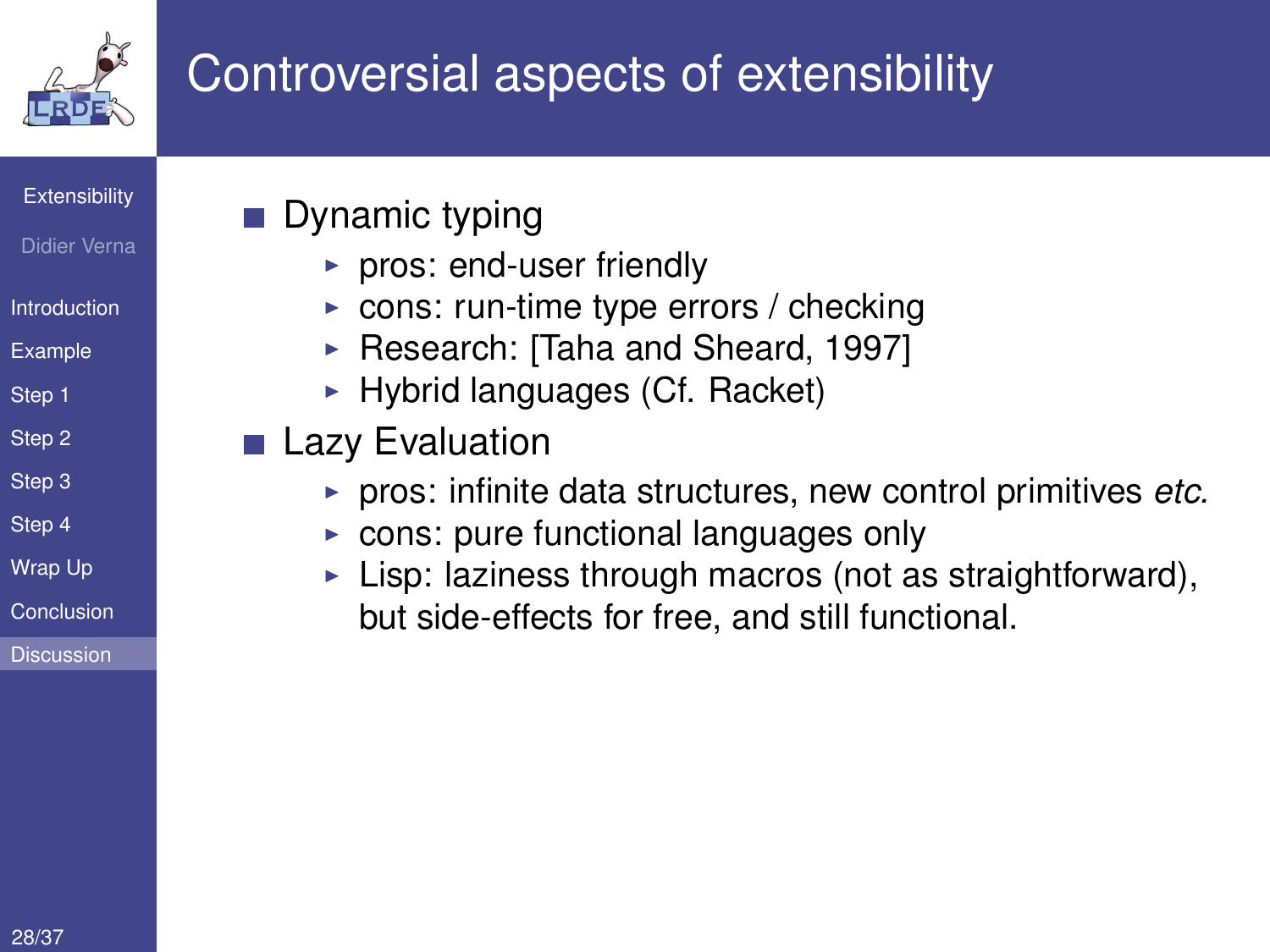

# The root of (Lisp) extensibility

**[Extensibility](#page-0-0)** 

- Didier Verna
- **[Introduction](#page-1-0)**
- [Example](#page-2-0)
- [Step 1](#page-5-0)
- [Step 2](#page-7-0)
- [Step 3](#page-9-0)
- [Step 4](#page-11-0)
- [Wrap Up](#page-14-0)
- [Conclusion](#page-16-0)
- <span id="page-19-0"></span>**[Discussion](#page-17-0)**
- Reflection
	- $\blacktriangleright$  Introspection
	- $\blacktriangleright$  Intercession
- Implementation
	- $\triangleright$  By API
	- Inherent: "homoiconicity" [\[McIlroy, 1960,](#page-24-0) [Kay, 1969\]](#page-23-1)
- Further distinction [\[Maes, 1987,](#page-24-1) [Smith, 1984\]](#page-26-1)
	- $\triangleright$  Structural Reflection (program)
	- $\triangleright$  Behavioral Reflection (language)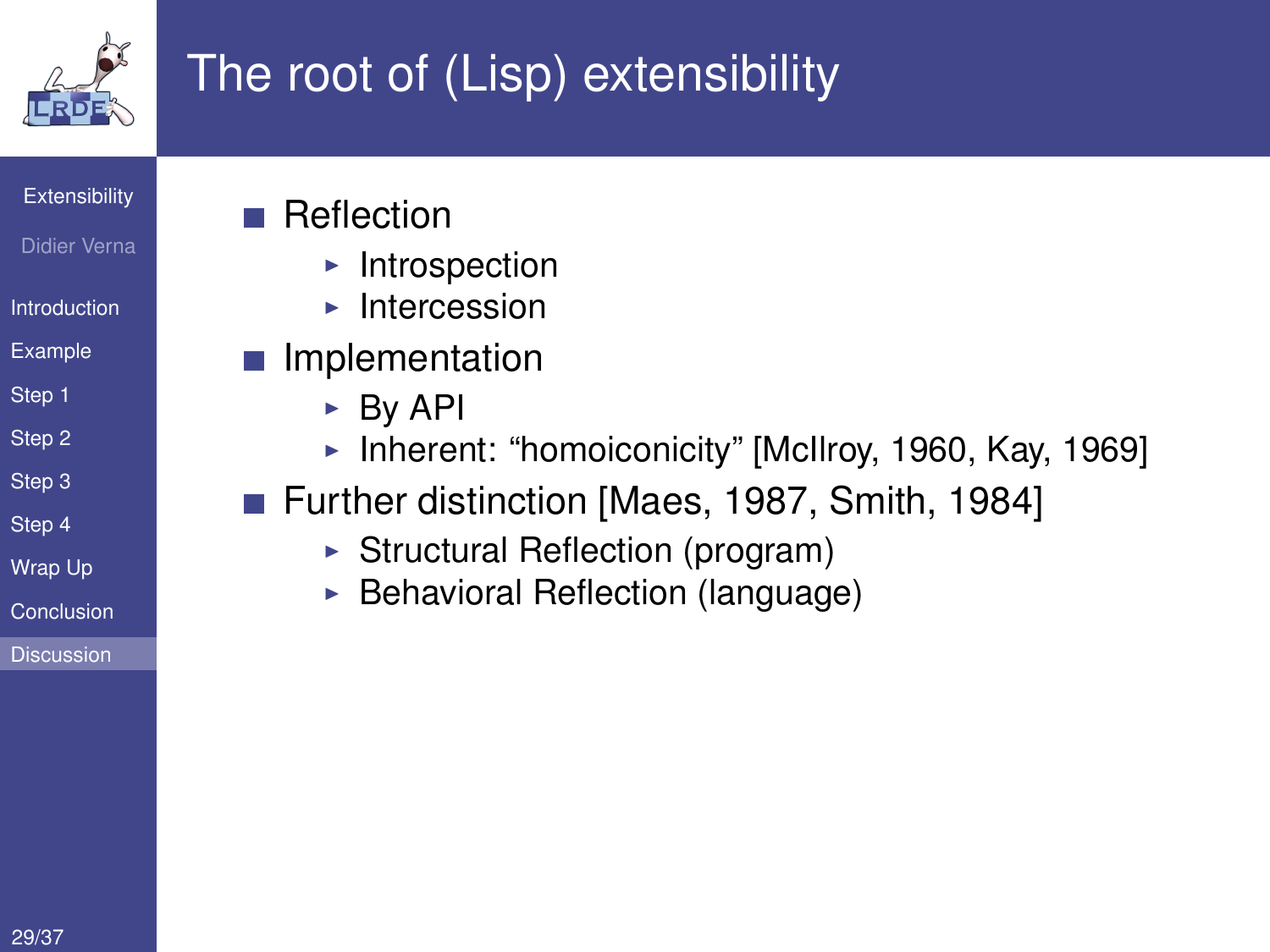

# Bibliography I

**[Extensibility](#page-0-0)** 

Didier Verna

<span id="page-20-0"></span>Ahson, S. I. and Lamba, S. S. (1985). The use of Forth language in process control. *Computer Languages*, 10:179–187. Czarnecki, K., O Donnell, J., Striegnitz, J., and Taha, W. (2004). DSL implementation in MetaOCaml, Template Haskell, and  $C_{++}$ .

In Lengauer, C., Batory, D., Consel, C., and Odersky, M., editors, *Domain-Specific Program Generation*, volume 3016 of *Lecture Notes in Computer Science*, pages 51–72. Springer Berlin / Heidelberg.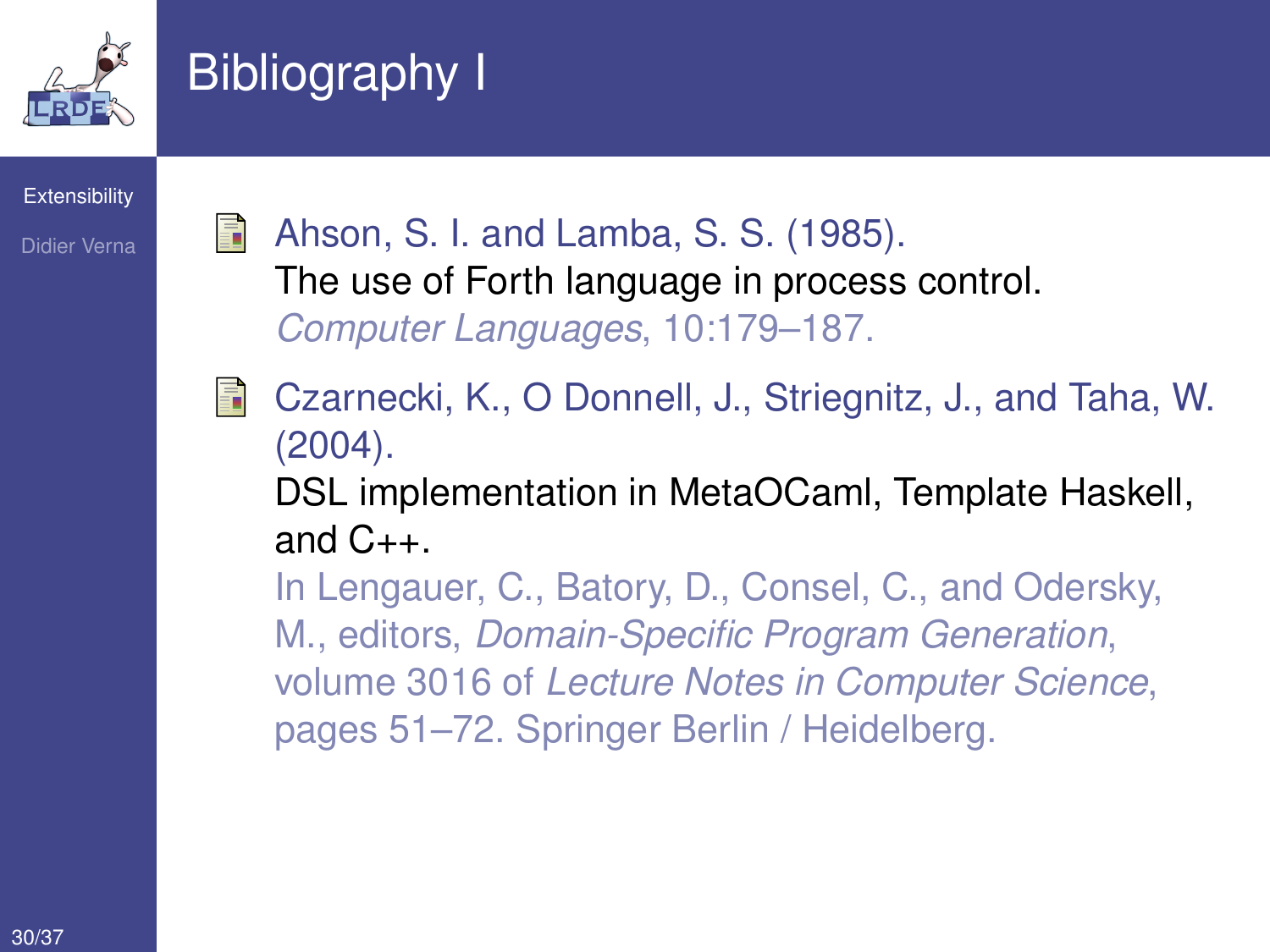

# Bibliography II

**[Extensibility](#page-0-0)** 

Didier Verna

Denert, E., Ernst, G., and Wetzel, H. (1975). Graphex68 graphical language features in algol 68. *Computers & Graphics*, 1(2-3):195–202.



van Deursen, A., Klint, P., and Visser, J. (2000). Domain-specific languages: an annotated bibliography. *SIGPLAN Notices*, 35:26–36.

**Elliott, C. (1999).** 

An embedded modeling language approach to interactive 3D and multimedia animation.

*IEEE Transactions on Software Engineering*, 25:291–308.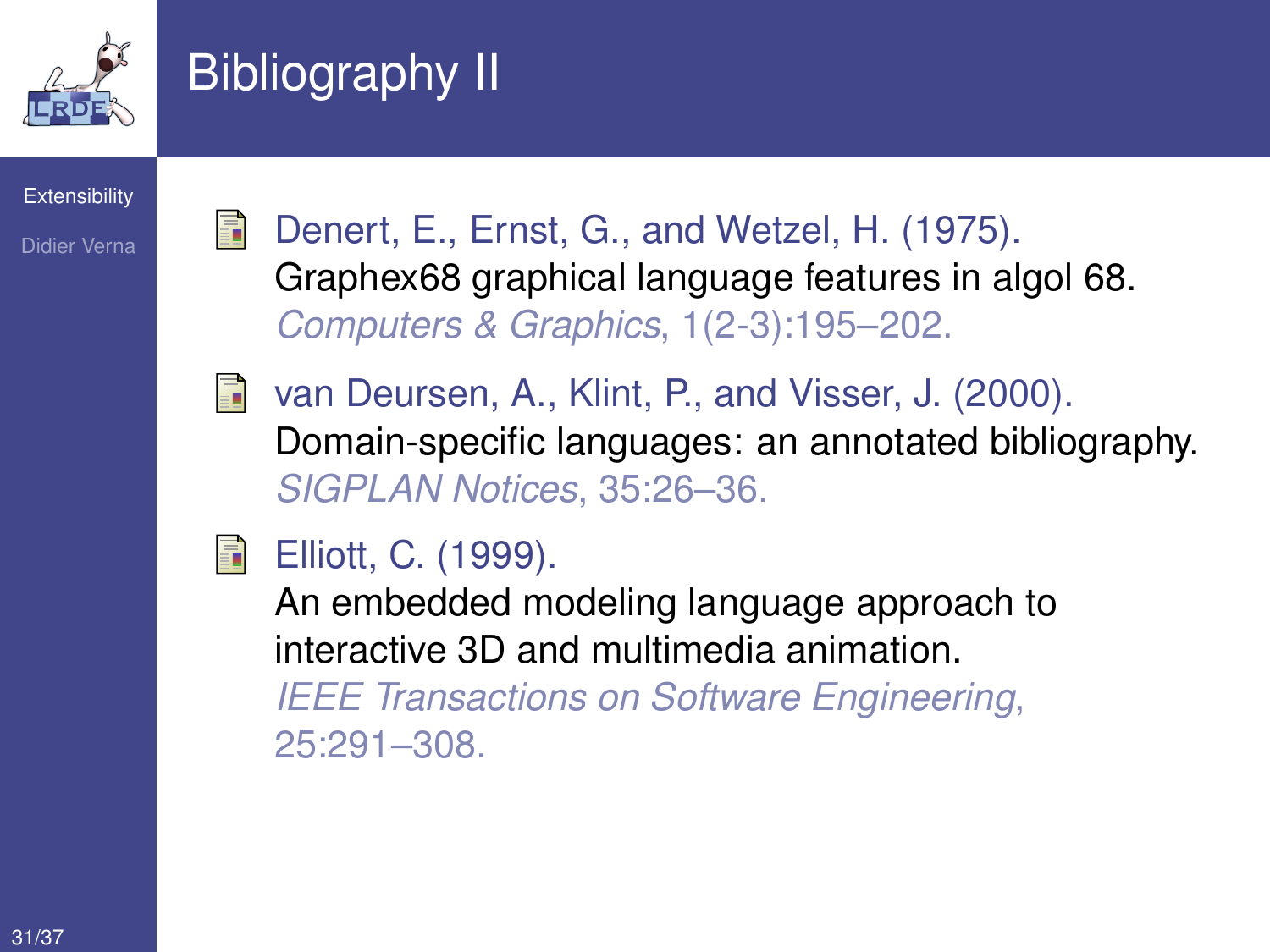

# Bibliography III

**[Extensibility](#page-0-0)** 

Didier Verna

## Fleutot, F. and Tratt, L. (2007).

Contrasting compile-time meta-programming in Metalua and Converge.

In *Workshop on Dynamic Languages and Applications*.

<span id="page-22-0"></span>

Language workbenches: The killer-app for domain specific languages?

<span id="page-22-1"></span>

Fowler, M. (2010). *Domain Specific Languages*. Addison Wesley.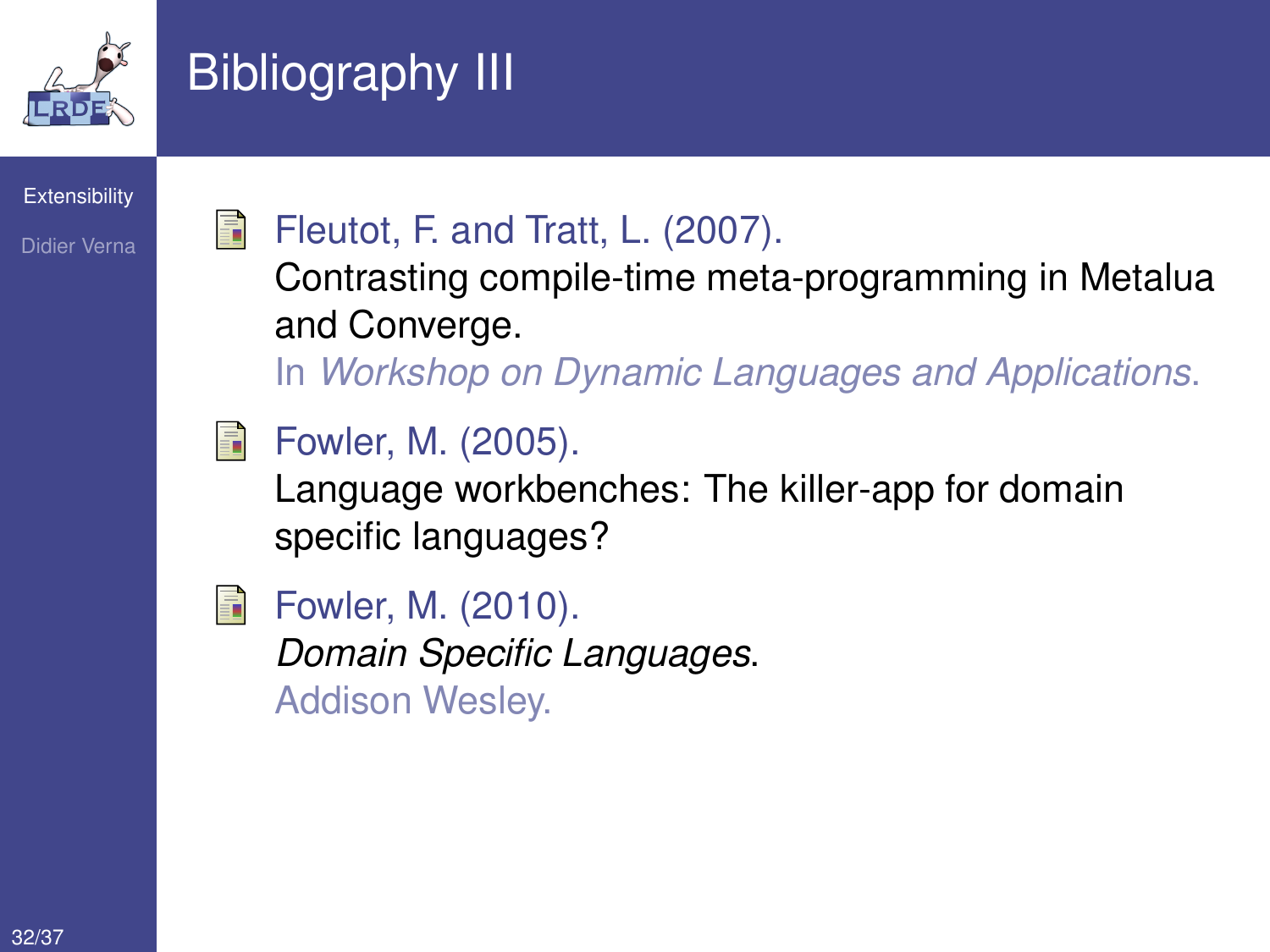

# Bibliography IV

#### **[Extensibility](#page-0-0)**

Didier Verna

## Hudak, P. (1998).

Modular domain specific languages and tools. In *Proceedings of the 5th International Conference on Software Reuse*, ICSR'98, pages 134–142, Washington, DC, USA. IEEE Computer Society.

## <span id="page-23-0"></span>Kamin, S. N. (1998).

Research on domain-specific embedded languages and program generators.

In *Electronic Notes in Theoretical Computer Science*, volume 14. Elsevier.

<span id="page-23-1"></span>Kay, A. C. (1969). *The Reactive Engine*. PhD thesis, University of Hamburg.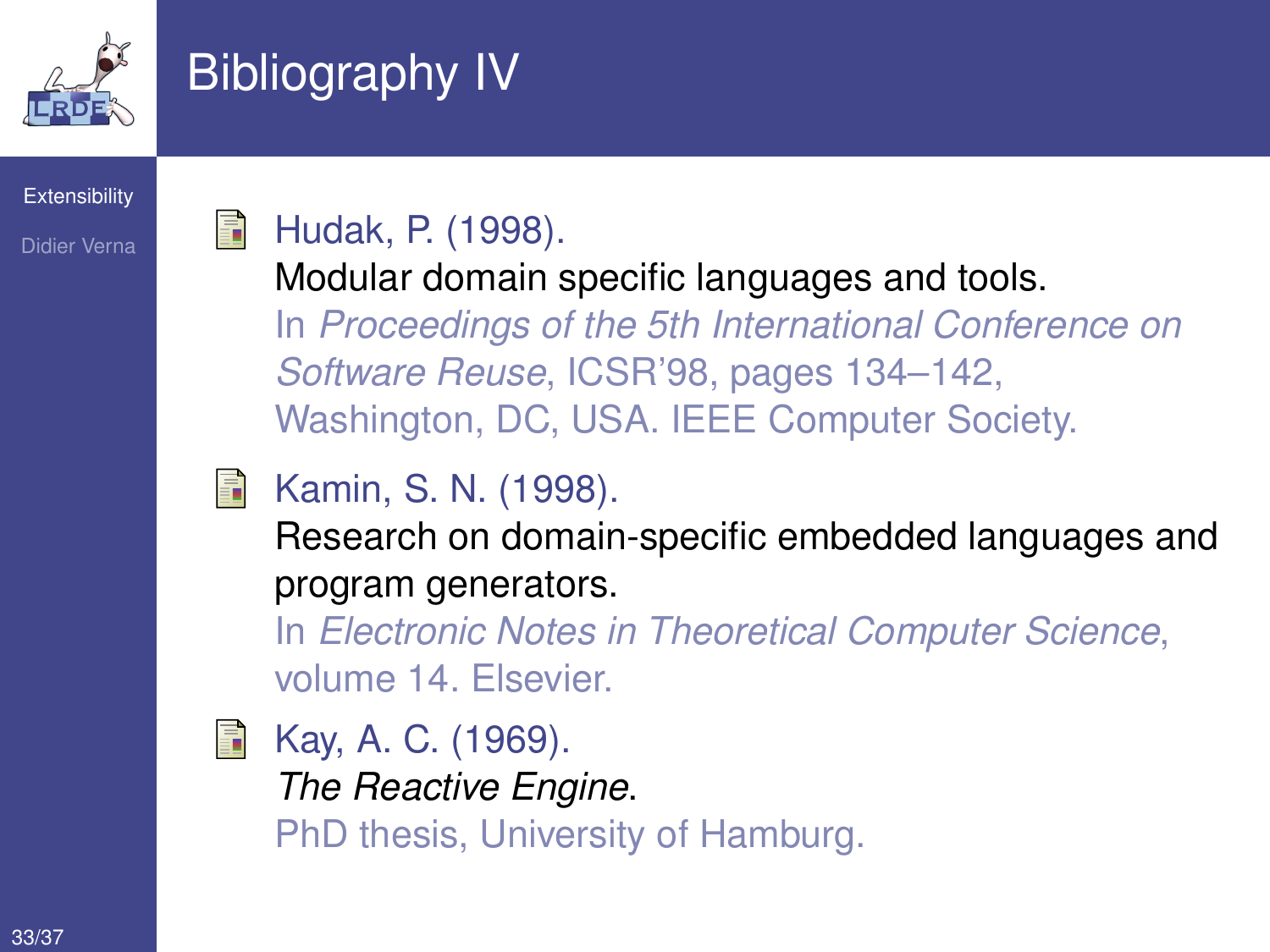

# Bibliography V

#### **[Extensibility](#page-0-0)**

Didier Verna

## <span id="page-24-1"></span>Maes, P. (1987).

Concepts and experiments in computational reflection. In *OOPSLA*. ACM.

<span id="page-24-0"></span>

**McIlroy, M. D. (1960).** 

Macro instruction extensions of compiler languages. *Commun. ACM*, 3:214–220.

- 
- McNamara, B. and Smaragdakis, Y. (2000). Functional programming in C++. *SIGPLAN Not.*, 35:118–129.
- **Pagan, F. (1979).**

ALGOL 68 as a metalanguage for denotational semantics.

*The Computer Journal*, 22(1):63–66.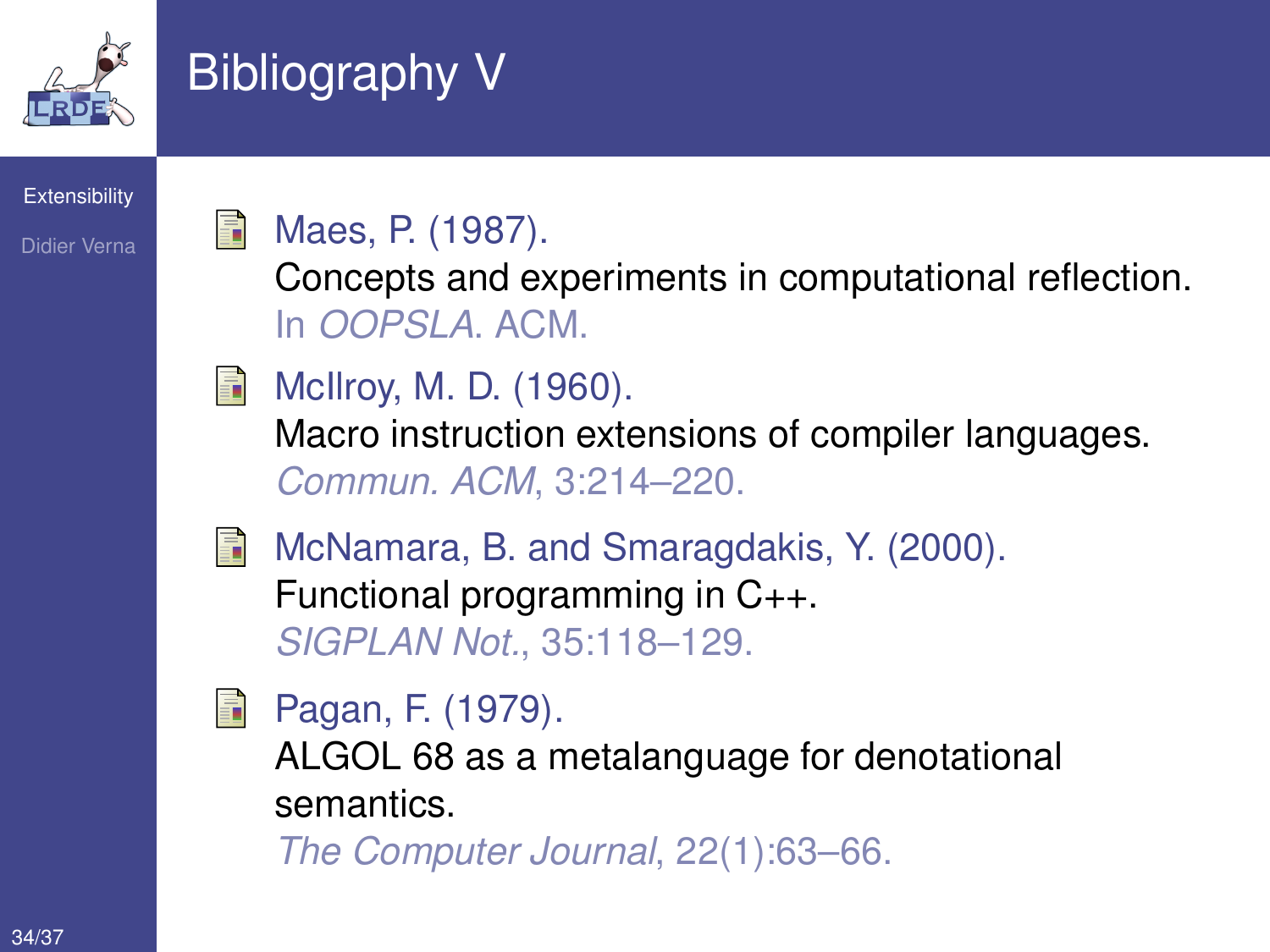

# Bibliography VI

**[Extensibility](#page-0-0)** 

Didier Verna

## Prud'homme, C. (2006).

A domain specific embedded language in C++ for automatic differentiation, projection, integration and variational formulations.

*Journal of Scientific Programming*, 14:81–110.

- Rompf, T., Sujeeth, A. K., Lee, H., Brown, K. J., Chafi, H., Odersky, M., and Olukotun, K. (2011). Building-blocks for performance oriented DSLs. In *DSL'11: IFIP Working Conference on Domain-Specific Languages*.
- Skalski, K., Moskal, M., and Olszta, P. (2004). Meta-programming in Nemerle. Technical report.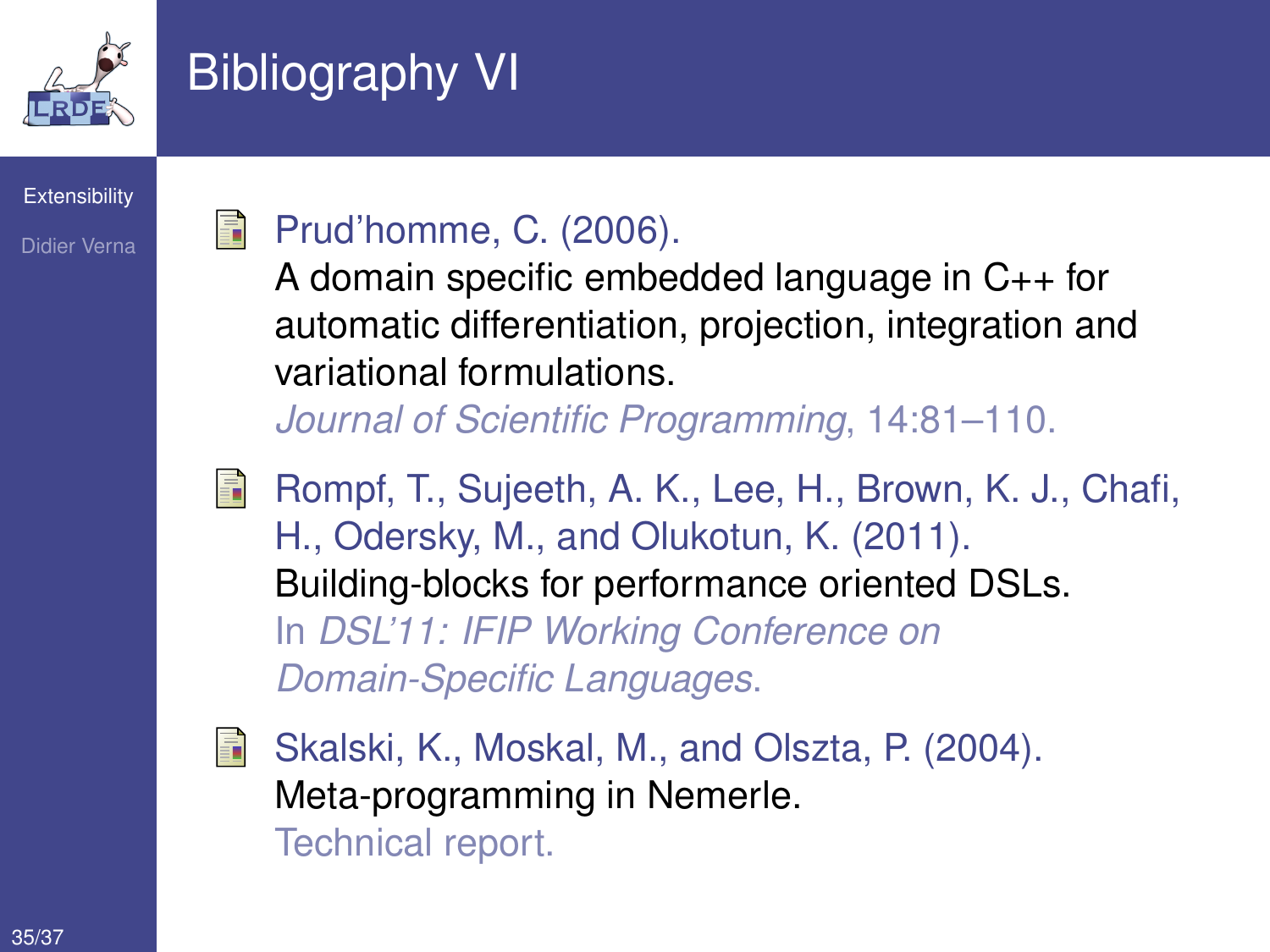

# Bibliography VII

#### **[Extensibility](#page-0-0)**

Didier Verna

## <span id="page-26-1"></span>Smith, B. C. (1984).

Reflection and semantics in Lisp. In *Symposium on Principles of Programming Languages*, pages 23–35. ACM.

<span id="page-26-0"></span>Taha, W. and Sheard, T. (1997). Multi-stage programming with explicit annotations. In *Proceedings of the 1997 ACM SIGPLAN symposium on Partial evaluation and semantics-based program manipulation*, PEPM '97, pages 203–217, New York, NY, USA. ACM.